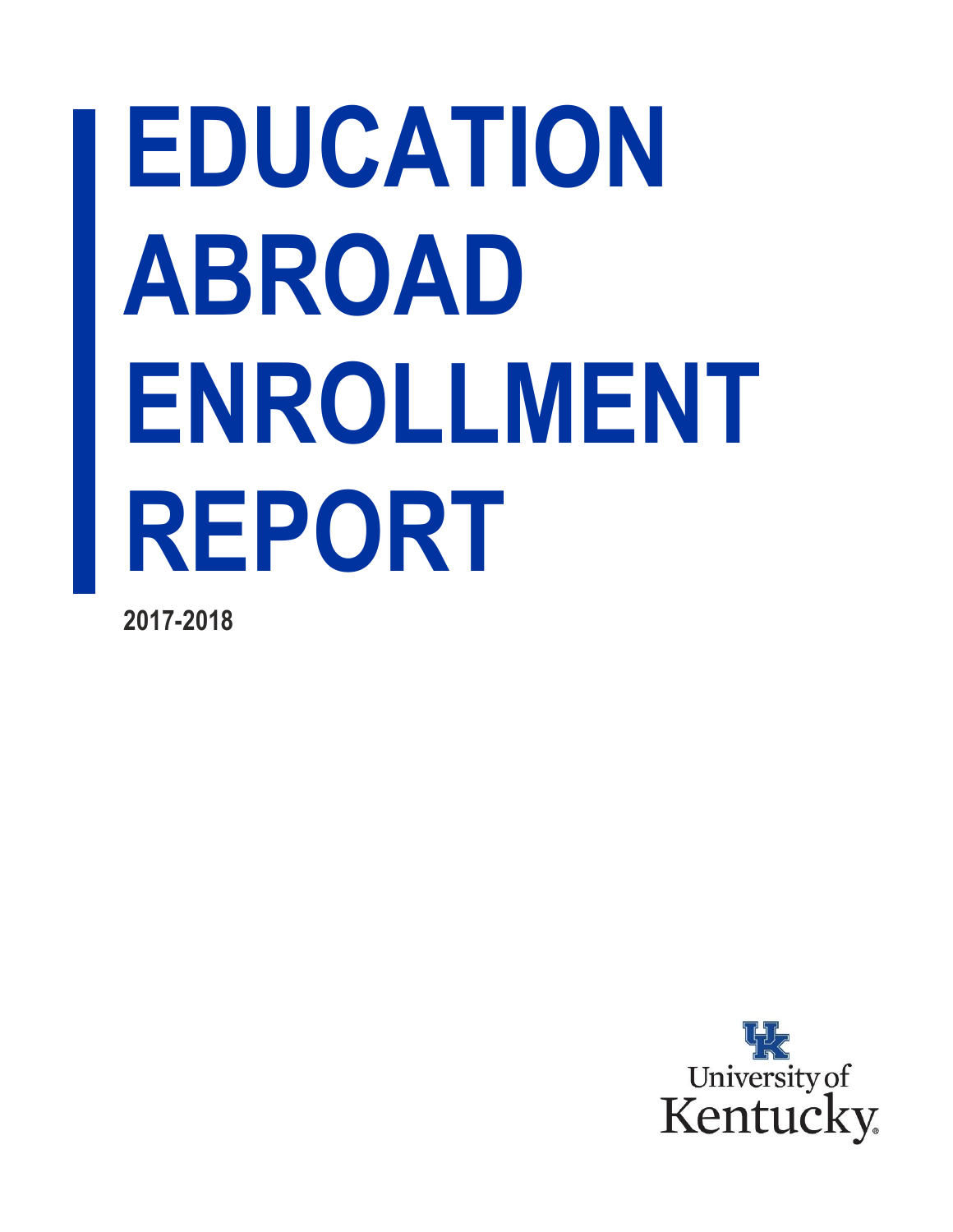

| <b>Enrollment Profile</b>                        | $\bf{3}$ |
|--------------------------------------------------|----------|
| <b>UK Education Abroad Enrollment</b>            |          |
| <b>Graduation Rate</b>                           |          |
| <b>Programmatic Profile</b>                      | 4        |
| Duration of Study                                |          |
| Term of Study                                    |          |
| Program Type                                     |          |
| <b>Academic Profile</b>                          | 6        |
| Enrollment by UK College                         |          |
| Enrollment by UK College, Class of 2017          |          |
| Top 10 Majors or Professional Degrees by College |          |
| <b>Geographic Profile</b>                        | 13       |
| <b>Leading Destination</b>                       |          |
| Host Regions of UK Students                      |          |
| <b>Student Profile</b>                           | 15       |
| Student Classification, at Time of Being Abroad  |          |
| Race/Ethnicity                                   |          |
| Gender                                           |          |
| Undergraduate vs. Graduate/Professional          |          |
| <b>Residency Status</b>                          |          |
| <b>Students with Disabilities</b>                |          |
| <b>Undergraduate First Generation Status</b>     |          |
| Pell Grant Recipient                             |          |
| Undergraduate Transfer Student                   |          |

# **[Benchmark Comparisons](#page-18-0) 18**

[Benchmark Institutions, Open Doors 2014-2015](#page-18-1) [Southeastern Conference Institutions, Open Doors 2014-2015](#page-19-0) [Commonwealth of Kentucky, Open Doors 2014-2015](#page-20-0)

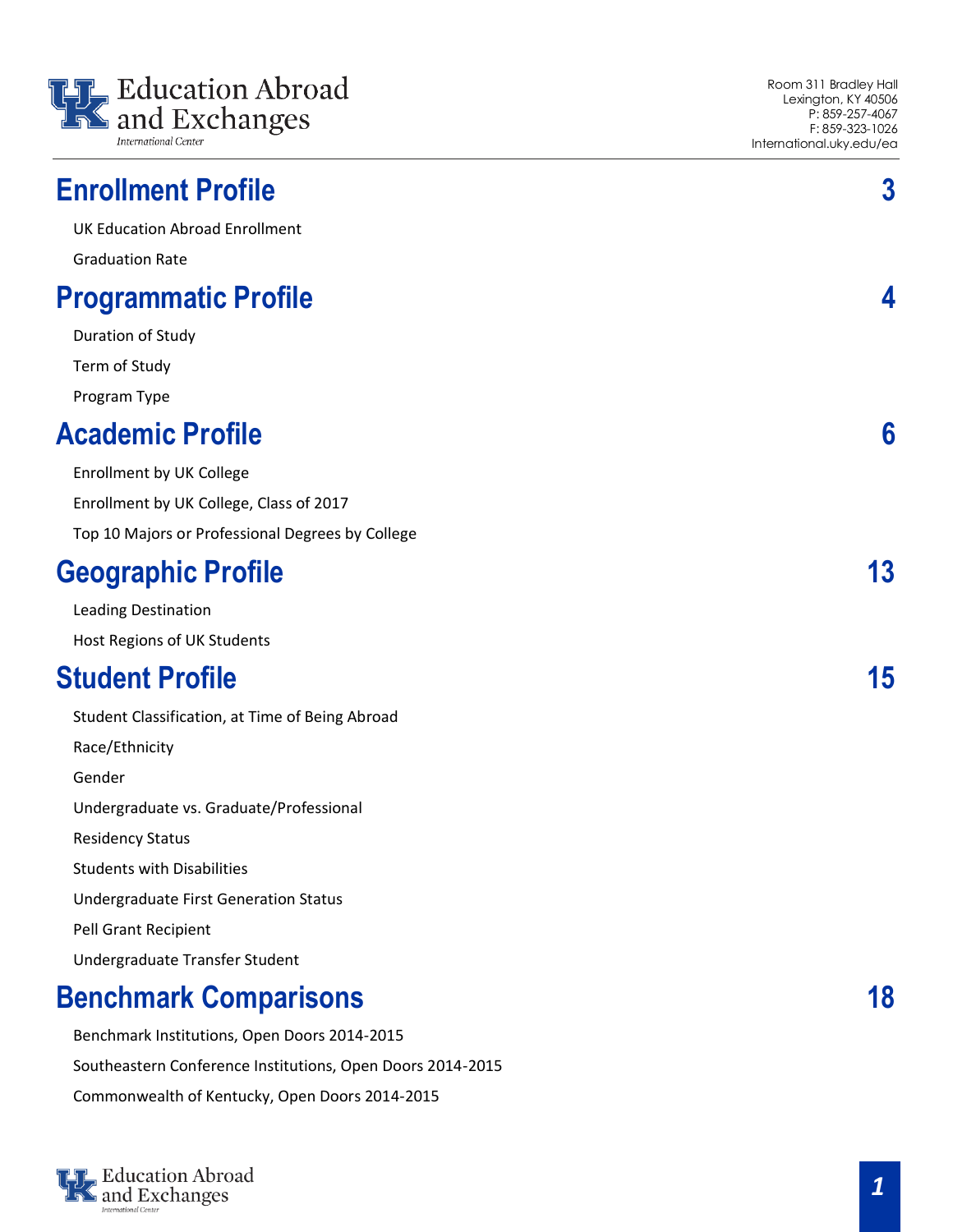# **Introduction**

University of Kentucky Education Abroad & Exchanges, a unit within the UK International Center, produces an annual report of the previous academic year's participation in education abroad programs. This report highlights historical trends in enrollment, comparisons by academic college, destination trends, student demographics and rankings alongside UK's benchmark institutions. For the purposes of this report, education abroad enrollment at UK is compared to national enrollment, as reported in the Institute for International Education (IIE) Open Doors Report. In 2018, IIE Open Doors reported enrollment for academic year 2015-16, and is the basis for national comparison in this report.

In 2017-18, UK EA established four priorities to guide strategic planning through 2020: Maintain positive enrollment growth, increase access to students traditionally underrepresented in education abroad enrollment, support University and Provost priorities and raise awareness about the value of education abroad. Health, safety, security and risk management also remains a priority, ensuring that student support abroad, crisis communication and emergency response protocol is reflective of national best practices.

#### **2017-18 Participation Highlights**:

- The number of UK students who studied abroad for credit during the academic year 2017-18 increased by 6%, to 1,189 students from the previous year (pg 3);
- Approximately 17.7% of the 2018 graduating class earned credit abroad at some point during their education, which is still exceeds the national average (pg 3);
- The College of Arts & Sciences account for the largest portion of total enrollment at 24.7% (pg 6);
- The College of Design graduates the largest percentage of students with a global experience at 46.7% (pg 7);
- UK enrollment in Latin America exceeds the national average, but enrollment in Asia is less than national average (pg 15);
- The percentage of racial or ethnic minorities who participated in education abroad exceeds either UK's total percentage or the national participation average (pg 16).

UK EA also provides services and support to participants on education abroad programs not enrolled in academic credit, but the data in this report is only reflective of those enrolled for-credit. To be consistent with national data reporting, non-credit bearing students, non-U.S. students and non-degree seeking students are not included in the UK EA annual enrollment report.

In sum, 2017-18 has been a significant year for growth and establishment of best practices for Education Abroad & Exchanges. UK EA priorities build upon campus-wide internationalization efforts to anticipate future growth and further align UK EA priorities with the university's strategic plan. If further information is needed, please do not hesitate to contact miko.mcfarland@uky.edu

Miko McFarland Executive Director of Education Abroad & Exchange

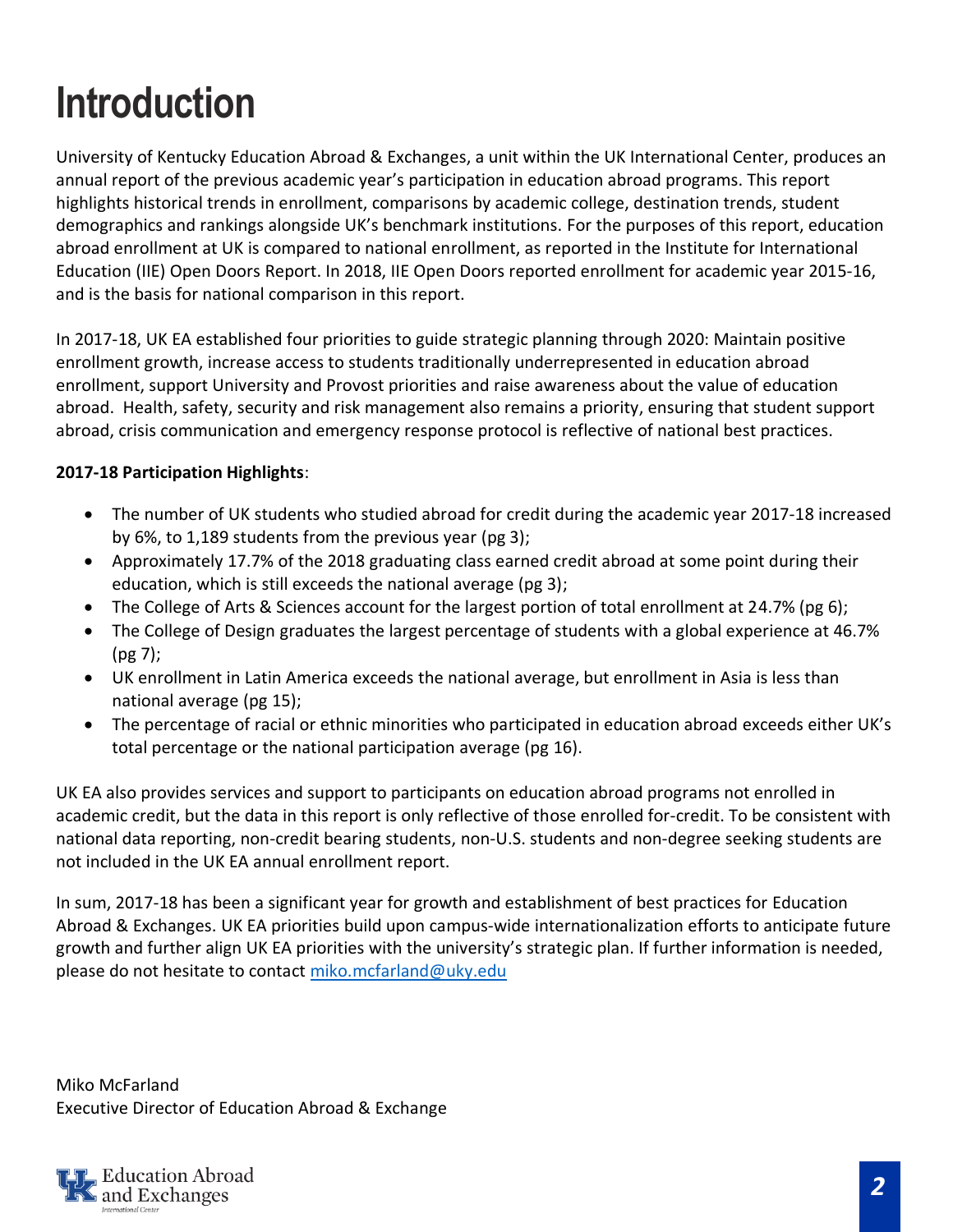# <span id="page-3-0"></span>**Enrollment Profile**

## <span id="page-3-1"></span>UK Education Abroad Enrollment



#### <span id="page-3-2"></span>Graduation Rate<sup>1</sup>

| CPE Degree Year <sup>2</sup> | <b>Total Graduating</b><br><b>Students</b> | <b>EA Participants in</b><br><b>Graduating Class</b> | <b>Non-EA Participants</b> | <b>Percentage Graduating</b><br>with EA Participation |
|------------------------------|--------------------------------------------|------------------------------------------------------|----------------------------|-------------------------------------------------------|
| 2010-2011                    | 3,546                                      | 388                                                  | 3,158                      | 10.9%                                                 |
| 2011-2012                    | 3,586                                      | 424                                                  | 3,162                      | 11.8%                                                 |
| 2012-2013                    | 3,852                                      | 554                                                  | 3,298                      | 14.4%                                                 |
| 2013-2014                    | 3,877                                      | 574                                                  | 3,303                      | 14.8%                                                 |
| 2014-2015                    | 4,099                                      | 621                                                  | 3,478                      | 15.2%                                                 |
| 2015-2016                    | 4,394                                      | 806                                                  | 3,588                      | 18.3%                                                 |
| 2016-2017                    | 4,464                                      | 818                                                  | 3,646                      | 18.3%                                                 |
| 2017-2018                    | 4,710                                      | 832                                                  | 3,878                      | 17.7%                                                 |

 $1$  The figures found in this report may not match previous reports as a new and more accurate data model was used this year. These rates are calculated using Institutional data and are subject to fluctuation. Data only represents students pursuing an undergraduate degree.

<sup>&</sup>lt;sup>2</sup> CPE, or Kentucky Council on Postsecondary Education, establishes policies and guidelines on definitions and parameters for the data being collected by postsecondary education institutions to ensure the data that is submitted is based on the same interpretations, and therefore, comparable. CPE's definitions might differ from UKY's definitions, resulting in different totals.



 $\overline{\phantom{a}}$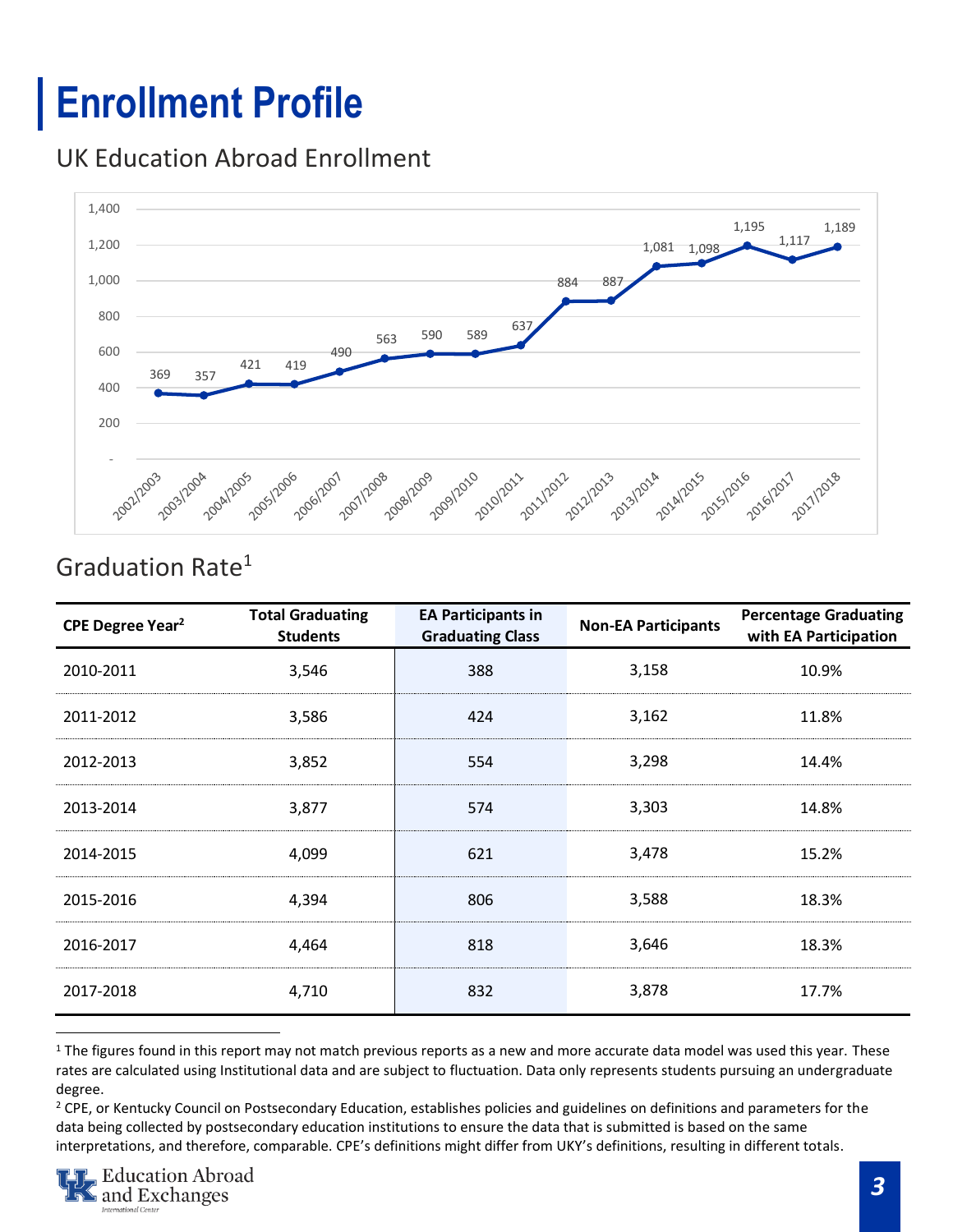# <span id="page-4-0"></span>**Programmatic Profile**

# <span id="page-4-1"></span>Duration of Study

| <b>Duration of Study</b>           | 2016-2017<br><b>Enrollment</b> | 2017-2018<br><b>Enrollment</b> | Percentage of<br><b>EA Enrollment</b> | <b>National Averages</b><br>(IIE, 2015-2016) |
|------------------------------------|--------------------------------|--------------------------------|---------------------------------------|----------------------------------------------|
| Short-term (summer/0-8 weeks)      | 827                            | 867                            | 72.9%                                 | 63.2%                                        |
| Mid-Length (one semester)          | 267                            | 302                            | 25.4%                                 | 34.5%                                        |
| Long-term (academic/calendar year) | 23                             | 20                             | 1.7%                                  | 2.4%                                         |
|                                    | 1,117                          | 1,189                          | 100%                                  | 100%                                         |

# <span id="page-4-2"></span>Term of Study

| <b>Term of Study</b> | 2016-2017<br><b>Enrollment</b> | 2017-2018<br><b>EA Enrollment</b> | Percentage of<br><b>EA Enrollment</b> | <b>Percentage Change</b> |
|----------------------|--------------------------------|-----------------------------------|---------------------------------------|--------------------------|
| Academic Year        | 23                             | 20                                | 1.7%                                  | $-13.0%$                 |
| Fall                 | 115                            | 103                               | 8.7%                                  | $-10.4%$                 |
| Fall Embedded        | 0                              | 3                                 | 0.3%                                  | $\qquad \qquad -$        |
| Winter               | 36                             | 60                                | 5.0%                                  | 66.7%                    |
| Spring               | 186                            | 199                               | 16.7%                                 | 7.0%                     |
| Spring Embedded      | 182                            | 223                               | 18.8%                                 | 22.5%                    |
| Summer               | 575                            | 581                               | 48.9%                                 | 1.0%                     |
|                      | 1,117                          | 1,189                             | 100.0%                                | 6.4%                     |

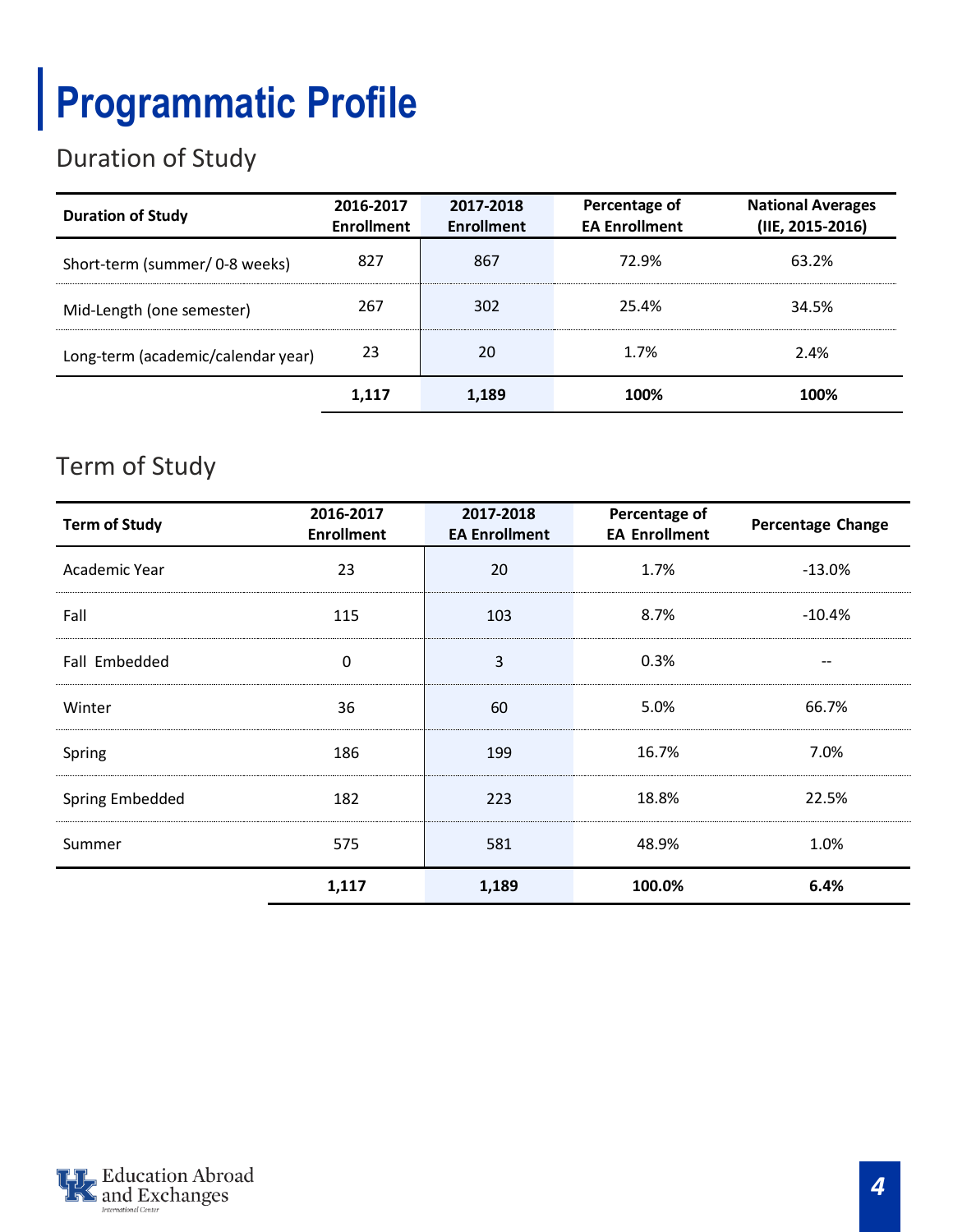## <span id="page-5-0"></span>Program Type

 $\overline{\phantom{a}}$ 

| <b>Program Type</b>              | 2016-2017<br><b>EA Enrollment</b> | 2017-2018<br><b>EA Enrollment</b> | Percentage of EA<br><b>Enrollment</b> | <b>Percentage Change</b> |
|----------------------------------|-----------------------------------|-----------------------------------|---------------------------------------|--------------------------|
| UK Faculty-Directed <sup>3</sup> | 402                               | 529                               | 44.5%                                 | 31.6%                    |
| UK Partner <sup>4</sup>          | 298                               | 273                               | 23.0%                                 | $-8.4%$                  |
| UK Consortia <sup>5</sup>        | 118                               | 70                                | 5.9%                                  | $-40.7%$                 |
| UK Organization <sup>6</sup>     | 95                                | 125                               | 10.5%                                 | 31.6%                    |
| UK Independent <sup>7</sup>      | 76                                | 64                                | 5.4%                                  | $-15.8%$                 |
| UK Exchange <sup>8</sup>         | 67                                | 59                                | 5.0%                                  | $-11.9%$                 |
| UK External <sup>9</sup>         | 33                                | 25                                | 2.1%                                  | $-24.2%$                 |
| UK Direct <sup>10</sup>          | 28                                | 44                                | 3.7%                                  | 57.1%                    |
|                                  | 1,117                             | 1,189                             | 100.0%                                | 6.4%                     |

<sup>&</sup>lt;sup>3</sup> UK Faculty-Directed Programs are directed by a UK Faculty member. The students earn UK credit for the courses taken abroad. These programs vary in length from short-term winter or summer programs or can also include a travel component that is embedded into a regular, semester-long course.

<sup>5</sup> UK Consortia Programs are developed by consortium organizations based in the Kentucky region. UK students are able participate in summer or winter programming taught by faculty from around the region and include students from nearby institutions that earn either UK credit or transfer credit.

<sup>6</sup> UK Organization Programs encompass the UK international programming through Shoulder to Shoulder Global and Alternative Service Breaks. These opportunities are facilitated by UK faculty, staff and students. It is possible for students to participate in these programs either for academic credit or not. The travel components take place during winter break, spring break and over the summer.

<sup>7</sup> UK Independent Programs encompasses all international health-related rotations and practicums, as well as all international independent study and research opportunities. All students earn UK credit for these programs.

<sup>8</sup> UK Exchange Programs enable students to attend universities with which the University of Kentucky has agreements both in the U.S. and around the world. Students take courses in English or the host language and earn transfer credit. The majority of these programs are set-up as semester or academic year options, but there are a few programs available during the summer as well.

<sup>9</sup> UK External Programs enables students to go abroad on programs that are not in the official UK Education Abroad Portfolio. Students have to petition in order to be able to apply for these programs. Each petition is reviewed individually. Students earn transfer credit.

<sup>10</sup> UK Direct Programs allow students to enroll directly in a host institution abroad and pay their tuition. Students will earn transfer credit for any courses taken at the host institution. Some programs offer classes in English, while other programs require students to be fluent in the host country language.



<sup>4</sup> UK Partner Programs are arranged by partner providers who specialize in creating education abroad programming for students. Students are not required to have any foreign language abilities, and they earn transfer credit. Providers also supply pre-departure and on-site support services for students as well as the program features such as guaranteed housing, airport arrangements and excursions. These programs are available during all terms.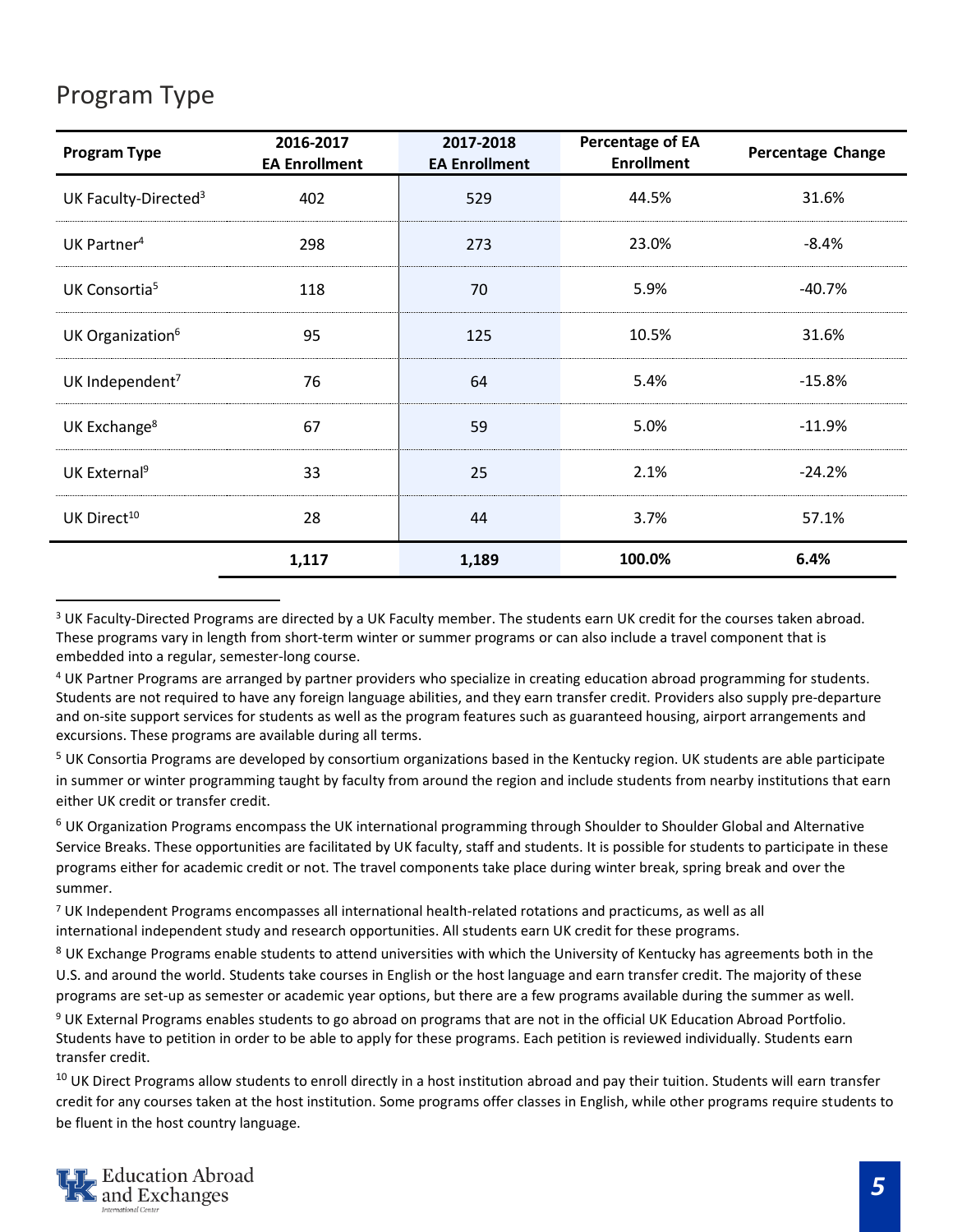# <span id="page-6-0"></span>**Academic Profile**

# <span id="page-6-1"></span>Enrollment by UK College

| <b>College</b>                                      | 2016-2017<br><b>Enrollment</b> | 2017-2018<br><b>Enrollment</b> | % of Total EA<br><b>Enrollment</b> |
|-----------------------------------------------------|--------------------------------|--------------------------------|------------------------------------|
| <b>College of Arts and Sciences</b>                 | 252                            | 294                            | 24.7%                              |
| College of Business & Economics                     | 163                            | 196                            | 16.5%                              |
| College of Agriculture, Food &<br>Environment       | 166                            | 149                            | 12.5%                              |
| College of Communication and<br>Information         | 92                             | 89                             | 7.5%                               |
| College of Engineering                              | 93                             | 80                             | 6.7%                               |
| <b>College of Health Sciences</b>                   | 69                             | 79                             | 6.6%                               |
| College of Education                                | 72                             | 62                             | 5.2%                               |
| College of Pharmacy                                 | 27                             | 57                             | 4.8%                               |
| College of Fine Arts                                | 32                             | 43                             | 3.6%                               |
| <b>College of Nursing</b>                           | 31                             | 42                             | 3.5%                               |
| College of Medicine                                 | 34                             | 25                             | 2.1%                               |
| College of Design                                   | 48                             | 24                             | 2.0%                               |
| College of Public Health                            | 16                             | 18                             | 1.5%                               |
| College of Social Work                              | 3                              | 14                             | 1.2%                               |
| College of Dentistry                                | 10                             | 13                             | 1.1%                               |
| College of Law                                      | $\mathbf{1}$                   | $\overline{2}$                 | 0.2%                               |
| Graduate School(non-degree/transient) <sup>11</sup> | $\mathbf{1}$                   | $\overline{2}$                 | 0.2%                               |
| Undergraduate Studies <sup>12</sup>                 | 6                              |                                |                                    |
|                                                     | 1,117                          | 1,189                          | 100%                               |

<sup>&</sup>lt;sup>11</sup> Only non-degree seeking or transient graduate students are included. All others are counted in their respective college units. <sup>12</sup> Undergraduate non-degree seeking students are counted in the College of Undergraduate Studies.

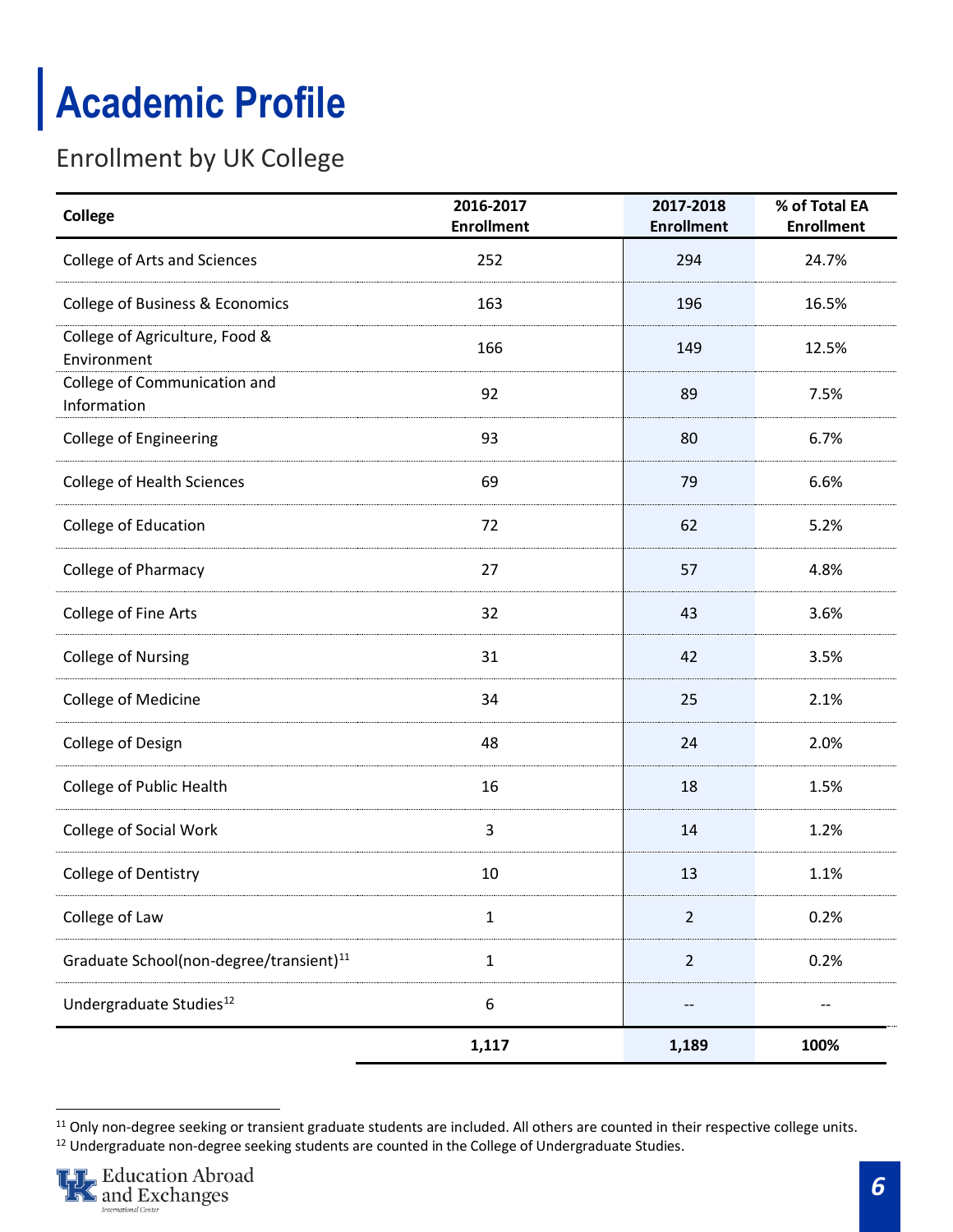# <span id="page-7-0"></span>Enrollment by UK College, Class of 2018<sup>13</sup>

| <b>College</b>                                            | Class of 2017<br><b>EA Participation</b> | Class of 2018<br><b>EA Participation</b> | <b>Total Graduated</b><br>2017-2018 |
|-----------------------------------------------------------|------------------------------------------|------------------------------------------|-------------------------------------|
| College of Design                                         | 45.57% (36)                              | 46.67% (35)                              | 75                                  |
| College of Agriculture, Food &<br>Environment             | 22.22% (132)                             | 23.17% (136)                             | 587                                 |
| College of Fine Arts                                      | 22.95% (28)                              | 21.12% (34)                              | 161                                 |
| <b>College of Arts and Sciences</b>                       | 20.38% (218)                             | 20.70% (220)                             | 1,063                               |
| <b>College of Health Sciences</b>                         | 22.29% (37)                              | 18.75% (33)                              | 176                                 |
| College of Business & Economics                           | 20.25% (147)                             | 18.58% (154)                             | 829                                 |
| College of Communications &<br><b>Information Studies</b> | 16.70% (79)                              | 15.26% (65)                              | 426                                 |
| College of Education                                      | $9.71\%$ (43)                            | 13.95% (59)                              | 423                                 |
| College of Public Health                                  | 15.00% (9)                               | 13.86% (14)                              | 101                                 |
| <b>College of Engineering</b>                             | 123.10% (79)                             | 12.07% (74)                              | 613                                 |
| <b>College of Nursing</b>                                 | 13.12% (29)                              | 11.07% (29)                              | 262                                 |
| <b>College of Social Work</b>                             | $4.76\%$ (3)                             | $9.52\%$ (6)                             | 63                                  |
|                                                           | 18.32% (818)                             | 17.66% (832)                             | 4,710                               |

 $\overline{\phantom{a}}$ <sup>13</sup> The figures found in this report may not match previous reports as a new and more accurate data model was used this year. These rates are calculated using Institutional data and are subject to fluctuation. Data only represents students pursuing an undergraduate degree.

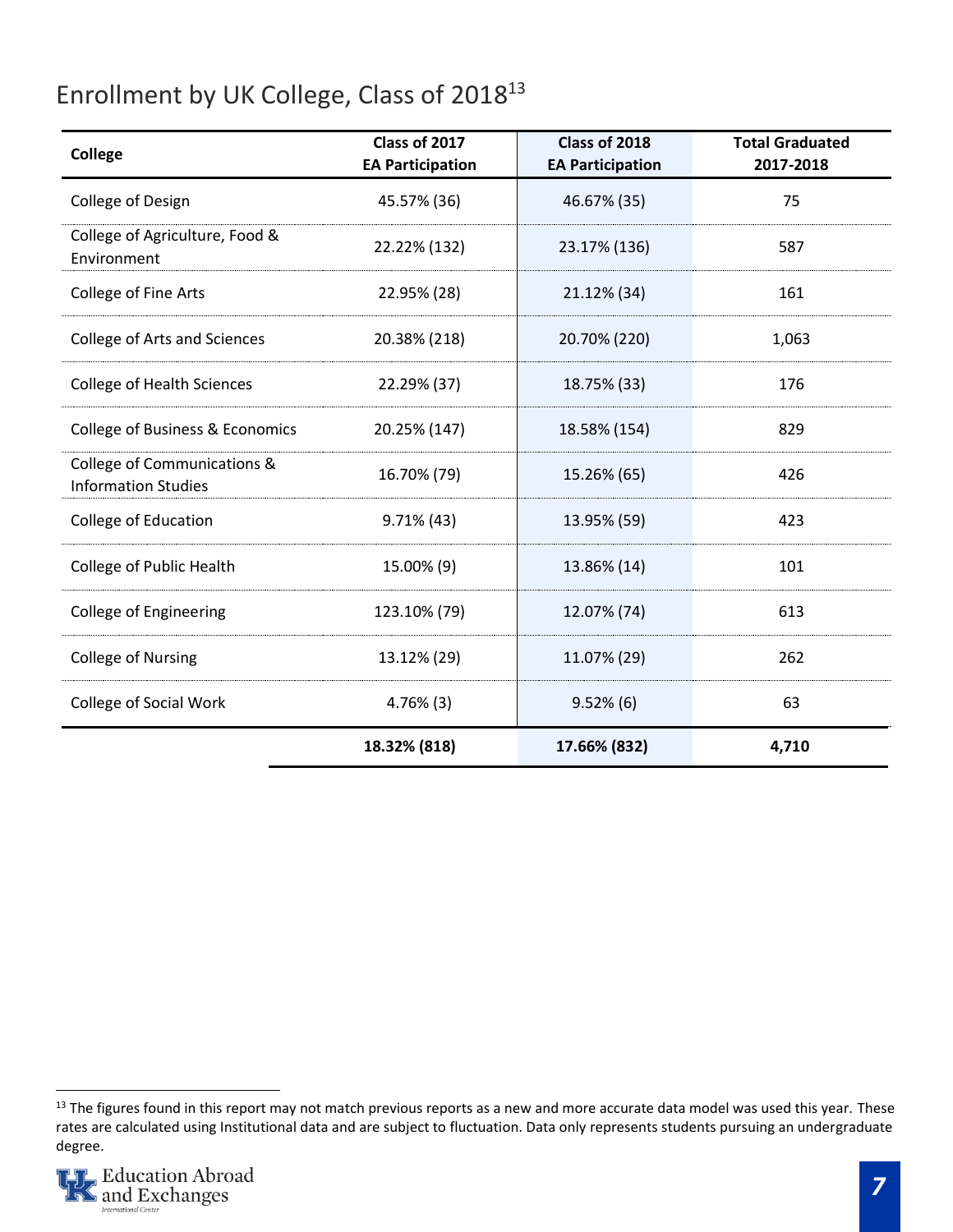# <span id="page-8-0"></span>Top 10 Majors or Professional Degrees by College

| College/Major <sup>14</sup>                           | 2016-2017 EA<br><b>Enrollment</b> | 2017-2018 EA<br><b>Enrollment</b> | % of Major with EA<br>Participation |
|-------------------------------------------------------|-----------------------------------|-----------------------------------|-------------------------------------|
| <b>College of Arts and Sciences</b>                   | 252                               | 332                               | 4.9%                                |
| Biology                                               | 45                                | 59                                | 3.7%                                |
| Psychology                                            | 35                                | 42                                | 4.4%                                |
| <b>International Studies</b>                          | 28                                | 28                                | 16.9%                               |
| <b>Political Science</b>                              | 20                                | 24                                | 5.6%                                |
| Neuroscience                                          | $\overline{a}$                    | 22                                | 8.0%                                |
| Modern & Classical Lang, Lit & Cultures               | 3                                 | 19                                | 21.3%                               |
| English                                               | 13                                | 17                                | 6.5%                                |
| Foreign Languages & Int'l Economics                   | 9                                 | 17                                | 23.9%                               |
| History                                               | 13                                | 17                                | 7.2%                                |
| Chemistry                                             | 8                                 | 13                                | 2.9%                                |
| <b>College of Business &amp; Economics</b>            | 163                               | 241                               | 6.2%                                |
| Marketing                                             | 36                                | 48                                | 12.8%                               |
| Finance                                               | 27                                | 29                                | 7.7%                                |
| Management                                            | 22                                | 29                                | 10.0%                               |
| <b>Global Scholars</b>                                | $\overline{\phantom{a}}$          | 27                                | $\overline{\phantom{a}}$            |
| Accounting                                            | 31                                | 26                                | 6.3%                                |
| <b>Business Administration</b>                        | --                                | 25                                | 11.7%                               |
| Economics                                             | 15                                | 22                                | 13.6%                               |
| Pre-Marketing                                         | 13                                | 16                                | 2.9%                                |
| Pre-Management                                        | $\overline{7}$                    | 10                                | 2.2%                                |
| Pre-Finance                                           | $\overline{2}$                    | 5                                 | 1.3%                                |
| <b>College of Agriculture, Food &amp; Environment</b> | 166                               | 156                               | 5.3%                                |
| Merchandising, Apparel and Textiles                   | 20                                | 26                                | 14.1%                               |

<sup>14</sup> These numbers only include primary & secondary majors or professional degrees.

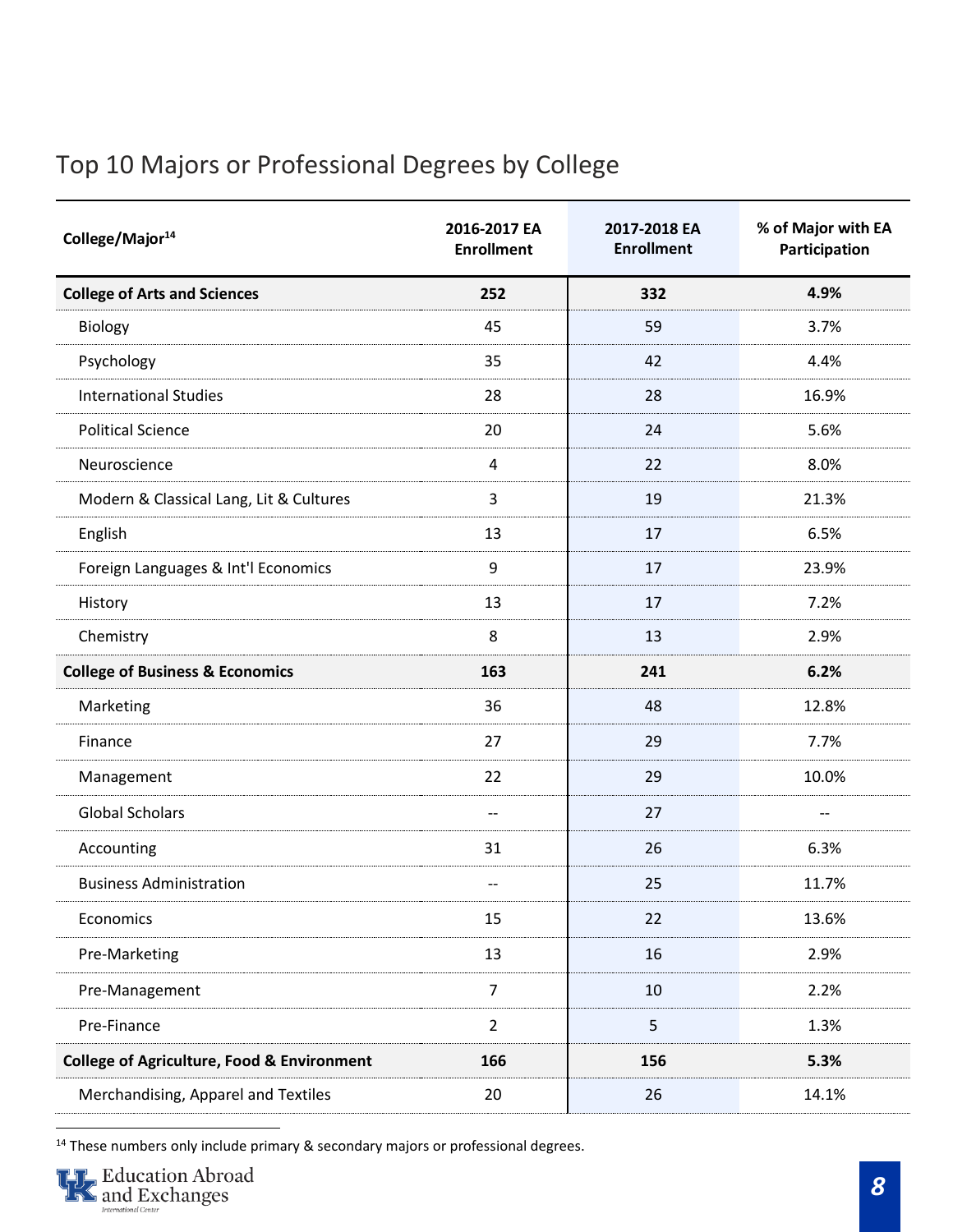| College/Major <sup>14</sup>                       | 2016-2017 EA<br><b>Enrollment</b> | 2017-2018 EA<br><b>Enrollment</b> | % of Major with EA<br>Participation |
|---------------------------------------------------|-----------------------------------|-----------------------------------|-------------------------------------|
| <b>Equine Science and Management</b>              | 10                                | 21                                | 6.8%                                |
| <b>Agricultural Economics</b>                     | 16                                | 19                                | 7.6%                                |
| Natural Resources and Environmental Science       | --                                | 19                                | 17.0%                               |
| <b>Animal Sciences</b>                            | 11                                | 11                                | 3.0%                                |
| <b>Dietetics</b>                                  | 4                                 | 9                                 | 9.5%                                |
| <b>Human Nutrition</b>                            | 7                                 | 8                                 | 11.9%                               |
| <b>Career and Technical Education</b>             | 3                                 | 7                                 | 9.2%                                |
| Agricultural and Medical Biotechnology            | 5                                 | 6                                 | 3.0%                                |
| <b>Family Sciences</b>                            | 3                                 | 6                                 | 4.4%                                |
| <b>College of Communication &amp; Information</b> | 92                                | 99                                | 5.2%                                |
| Integrated Strategic Communication                | 41                                | 36                                | 13.4%                               |
| Pre-Integrated Strategic Com                      | 17                                | 20                                | 6.7%                                |
| Communication                                     | 18                                | 11                                | 2.5%                                |
| <b>Library Science</b>                            | $-$                               | 10                                | 5.2%                                |
| Journalism                                        | 7                                 | 5                                 | 4.4%                                |
| Pre-Journalism                                    | 2                                 | 5                                 | 5.3%                                |
| <b>Health Communication</b>                       | $-$                               | 5                                 |                                     |
| Innovation and Entrepreneurial Thinking           |                                   | 3                                 |                                     |
| <b>Information Communication Technology</b>       | --                                | $\overline{2}$                    | 3.0%                                |
| <b>Media Arts and Studies</b>                     | 3                                 | $\mathbf{1}$                      | 1.6%                                |
| <b>College of Engineering</b>                     | 93                                | 91                                | 2.4%                                |
| <b>Chemical Engineering</b>                       | 20                                | 21                                | 8.3%                                |
| <b>Mechanical Engineering</b>                     | 10                                | 13                                | 2.2%                                |
| Power & Energy                                    | --                                | 10                                | --                                  |
| <b>Computer Science</b>                           | 4                                 | $\boldsymbol{9}$                  | 2.7%                                |
| Pre-Chemical Engineering                          | 9                                 | 6                                 | 3.5%                                |
| Pre-Civil Engineering                             | $\overline{2}$                    | 6                                 | 3.6%                                |
| Pre-Mechanical Engineering                        | 4                                 | 6                                 | 1.9%                                |

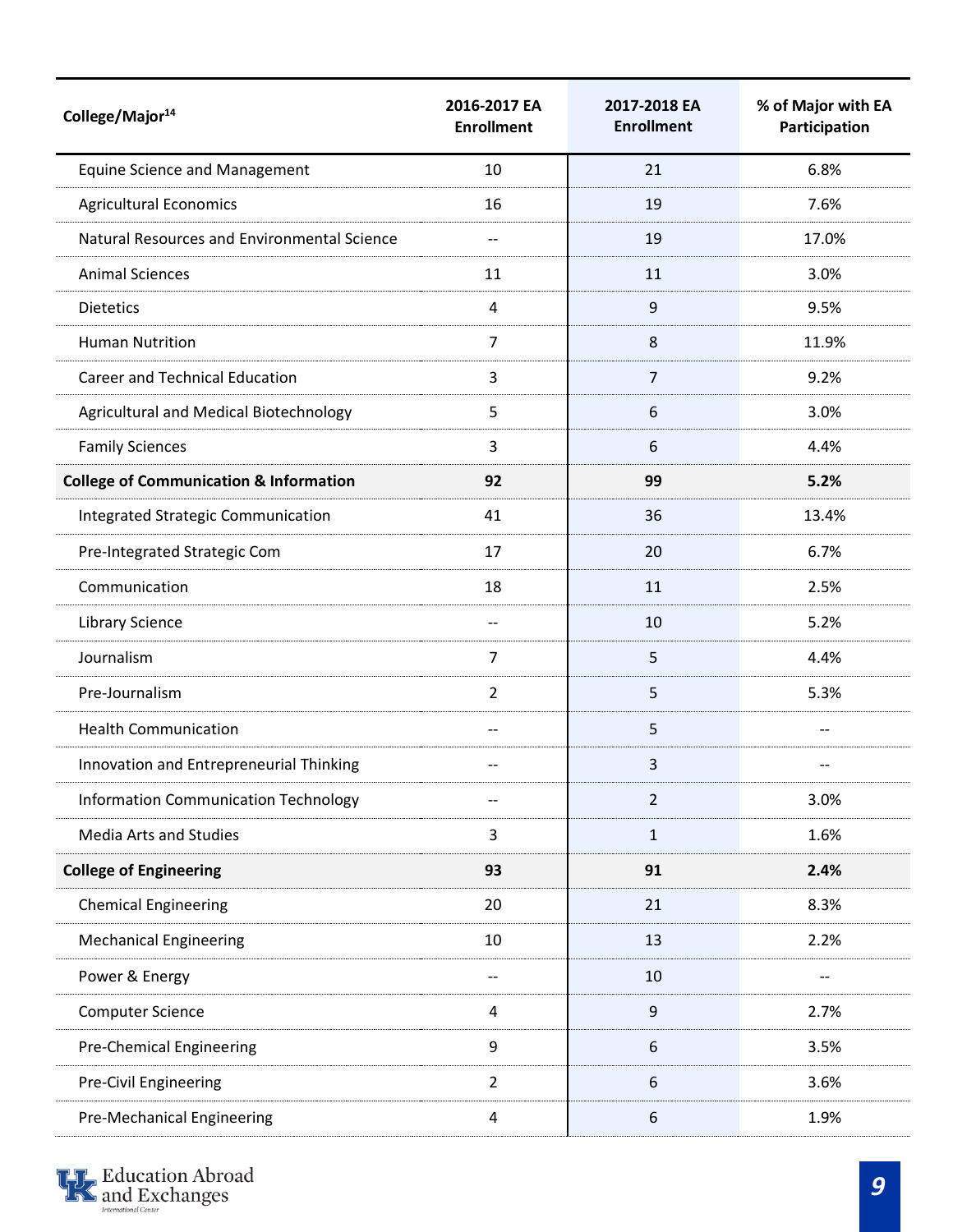| College/Major <sup>14</sup>                 | 2016-2017 EA<br><b>Enrollment</b> | 2017-2018 EA<br><b>Enrollment</b> | % of Major with EA<br>Participation |
|---------------------------------------------|-----------------------------------|-----------------------------------|-------------------------------------|
| Pre-Materials Engineering                   | 5                                 | $\overline{4}$                    | 8.9%                                |
| Civil Engineering                           | 4                                 | $\overline{3}$                    | 1.2%                                |
| <b>Pre-Electrical Engineering</b>           | 3                                 | $\overline{3}$                    | 2.7%                                |
| <b>College of Health Sciences</b>           | 69                                | 81                                | 6.2%                                |
| <b>Human Health Sciences</b>                | 18                                | 29                                | 10.3%                               |
| Physician Assistant Studies                 | 17                                | 17                                | 15.3%                               |
| <b>Communication Sciences and Disorders</b> | $-$                               | 11                                | 11.1%                               |
| Physical Therapy                            | 17                                | 10                                | 5.0%                                |
| Clinical Leadership and Management          | 3                                 | $\overline{7}$                    | 5.5%                                |
| Pre-Communication Sciences and Disorders    | $\overline{\phantom{a}}$          | $\overline{2}$                    | 2.4%                                |
| Pre-Medical Laboratory Sciences             | $\overline{\phantom{a}}$          | $\overline{2}$                    | 3.5%                                |
| Undeclared/Exploratory Studies in HS        |                                   | $\mathbf{1}$                      | 0.7%                                |
| Clinical Healthcare Management              | $-$                               | $\mathbf{1}$                      | $-$                                 |
| <b>Nutrition for Human Performance</b>      | $\qquad \qquad -$                 | $\mathbf{1}$                      | $-$                                 |
| <b>College of Education</b>                 | 72                                | 63                                | 2.4%                                |
| Kinesiology                                 | 23                                | 29                                | 3.3%                                |
| <b>Elementary Education</b>                 | 14                                | 18                                | 3.8%                                |
| Middle Level Teacher Education              | 9                                 | 4                                 | 3.8%                                |
| Sec Edu - English Education                 | 3                                 | $\overline{a}$                    | 6.7%                                |
| <b>STEM Education</b>                       | $\overline{\phantom{a}}$          | $\overline{2}$                    | 4.2%                                |
| Interdisciplinary Early Childhood Ed        | $\overline{7}$                    | $\overline{2}$                    | 4.3%                                |
| Sec Edu - Social Studies Education          | 6                                 | $\mathbf{1}$                      | 1.3%                                |
| Sp Ed - Moderate/Severe Disabilities        | $\overline{4}$                    | $\mathbf{1}$                      | 2.9%                                |
| <b>Health Coaching</b>                      | $\qquad \qquad -$                 | $\mathbf{1}$                      | >10%                                |
| Edu - Secondary Education                   | 1                                 | $\mathbf{1}$                      | 2.3%                                |
| <b>College of Pharmacy</b>                  | 27                                | 57                                | 8.5%                                |
| Pharmacy                                    | 27                                | 57                                | 10.0%                               |
| <b>College of Fine Arts</b>                 | 32                                | 50                                | 5.1%                                |

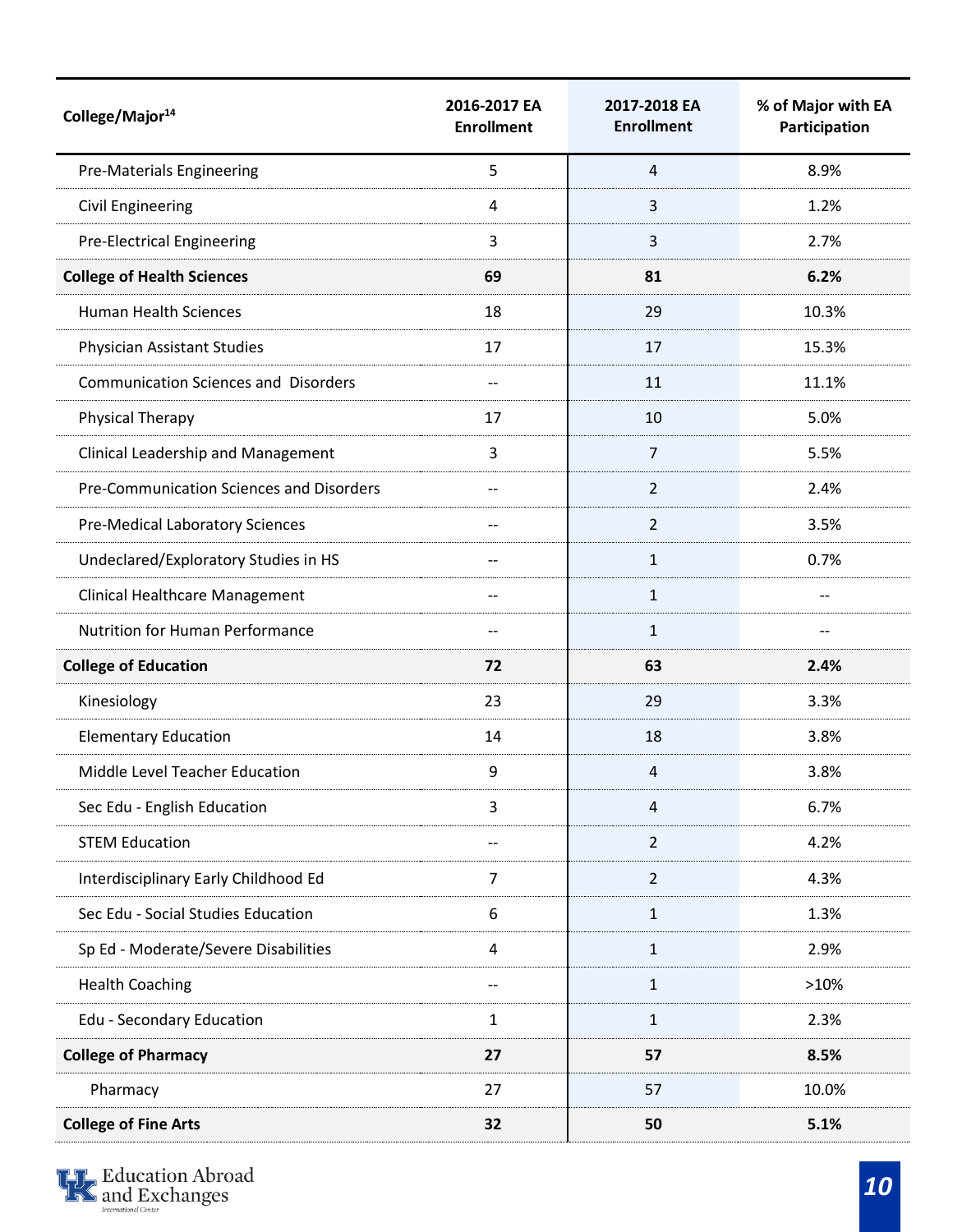| College/Major <sup>14</sup>         | 2016-2017 EA<br><b>Enrollment</b>     | 2017-2018 EA<br><b>Enrollment</b> | % of Major with EA<br>Participation |
|-------------------------------------|---------------------------------------|-----------------------------------|-------------------------------------|
| Theatre                             | $\overline{2}$                        | 10                                | 9.7%                                |
| <b>Music Performance</b>            | 6                                     | $\boldsymbol{9}$                  | 12.5%                               |
| <b>Music Education</b>              | $\overline{2}$                        | $\overline{7}$                    | 77.8%                               |
| Art History & Visual Studies        | 1                                     | 5                                 | 23.8%                               |
| Art Studio                          | $\overline{4}$                        | 5                                 | 4.4%                                |
| <b>Arts Administration</b>          | 13                                    | $\mathbf{3}$                      | 2.7%                                |
| Digital Media and Design            | $\overline{2}$                        | $\mathbf{3}$                      | 2.2%                                |
| Music - Liberal Arts                | $\overline{\phantom{a}}$              | $\overline{3}$                    | 10.7%                               |
| <b>Art Education</b>                | $\qquad \qquad -$                     | $\overline{2}$                    | 6.7%                                |
| <b>Pre-Arts Administration</b>      | $\hspace{0.05cm}$ – $\hspace{0.05cm}$ | $\mathbf{1}$                      | 1.8%                                |
| <b>College of Nursing</b>           | 31                                    | 42                                | 2.7%                                |
| <b>Nursing</b>                      | 23                                    | 37                                | 4.5%                                |
| Pre-Nursing                         | 6                                     | $\sqrt{4}$                        | 0.8%                                |
| <b>Nursing Practice</b>             | 2                                     | $\mathbf{1}$                      | 0.4%                                |
| <b>College of Medicine</b>          | 34                                    | 27                                | 1.7%                                |
| Medicine                            | 21                                    | 15                                | 2.8%                                |
| Anesthesiology                      | 3                                     | $\mathbf{3}$                      | 5.1%                                |
| <b>Medicine - Pediatrics</b>        | $\overline{\phantom{m}}$              | $\overline{2}$                    | 7.1%                                |
| <b>Medical Sciences</b>             | $\qquad \qquad -$                     | $\overline{2}$                    | 4.5%                                |
| <b>Emergency Medicine</b>           | --                                    | $1\,$                             | 3.2%                                |
| <b>Obstetrics and Gynecology</b>    | $\hspace{0.05cm} \dashv$              | $1\,$                             | 4.5%                                |
| Pediatrics                          | 4                                     | $\mathbf{1}$                      | 3.1%                                |
| <b>Plastic Surgery</b>              | $\mathbf{1}$                          | $\mathbf{1}$                      | 8.3%                                |
| <b>Radiation Oncology</b>           | $\qquad \qquad -$                     | $\mathbf{1}$                      | >10%                                |
| <b>College of Design</b>            | 48                                    | 24                                | 5.4%                                |
| Architecture                        | 41                                    | 17                                | 6.3%                                |
| <b>Interior Design</b>              | $\overline{7}$                        | $\boldsymbol{6}$                  | 5.3%                                |
| Interiors: Planning/Strategy/Design | $\overline{\phantom{m}}$              | $\mathbf{1}$                      | >10%                                |
| <b>College of Public Health</b>     | 16                                    | 24                                | 5.0%                                |

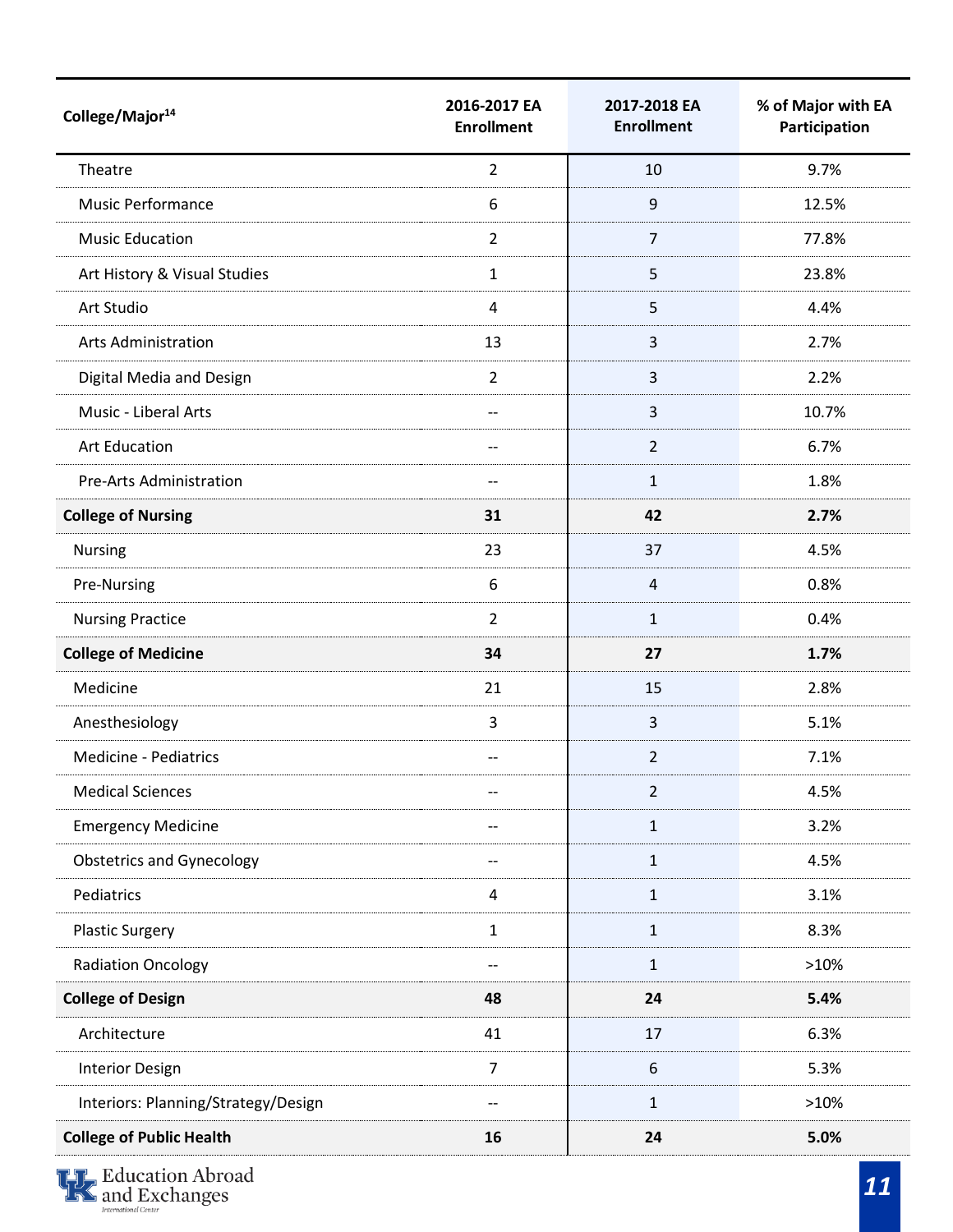| College/Major <sup>14</sup>          | 2016-2017 EA<br><b>Enrollment</b> | 2017-2018 EA<br><b>Enrollment</b> | % of Major with EA<br>Participation |
|--------------------------------------|-----------------------------------|-----------------------------------|-------------------------------------|
| <b>Public Health</b>                 | 12                                | 20                                | 7.3%                                |
| <b>Global Health</b>                 | $\overline{\phantom{a}}$          | $\overline{2}$                    | >10%                                |
| Pre-Public Health                    | 3                                 | $\mathbf{1}$                      | 1.3%                                |
| <b>Biostatistics</b>                 | $\hspace{0.05cm} \dashrightarrow$ | $\mathbf{1}$                      | >10%                                |
| <b>College of Social Work</b>        | 3                                 | 14                                | 3.1%                                |
| Social Work                          | 2                                 | 10                                | 2.7%                                |
| Pre-Social Work                      | $\mathbf{1}$                      | 4                                 | 5.9%                                |
| <b>College of Dentistry</b>          | 10                                | 13                                | 4.2%                                |
| Dentistry                            | 10                                | 13                                | 4.5%                                |
| <b>Graduate School</b>               | $- -$                             | $\overline{7}$                    | --                                  |
| <b>Developmental Disabilities</b>    | $\hspace{0.05cm} \textbf{--}$     | $\mathbf{1}$                      | >10%                                |
| Diplomacy and International Commerce | $\overline{\phantom{a}}$          | $\mathbf{1}$                      | 1.6%                                |
| Post Baccalaureate                   | $\overline{\phantom{a}}$          | 3                                 | 2.0%                                |
| <b>Public Administration</b>         | $\overline{a}$                    | $\overline{2}$                    | 3.8%                                |
| <b>College of Law</b>                | $\mathbf{1}$                      | $\overline{2}$                    | 0.5%                                |
| Law                                  | 1                                 | $\overline{2}$                    | 0.5%                                |

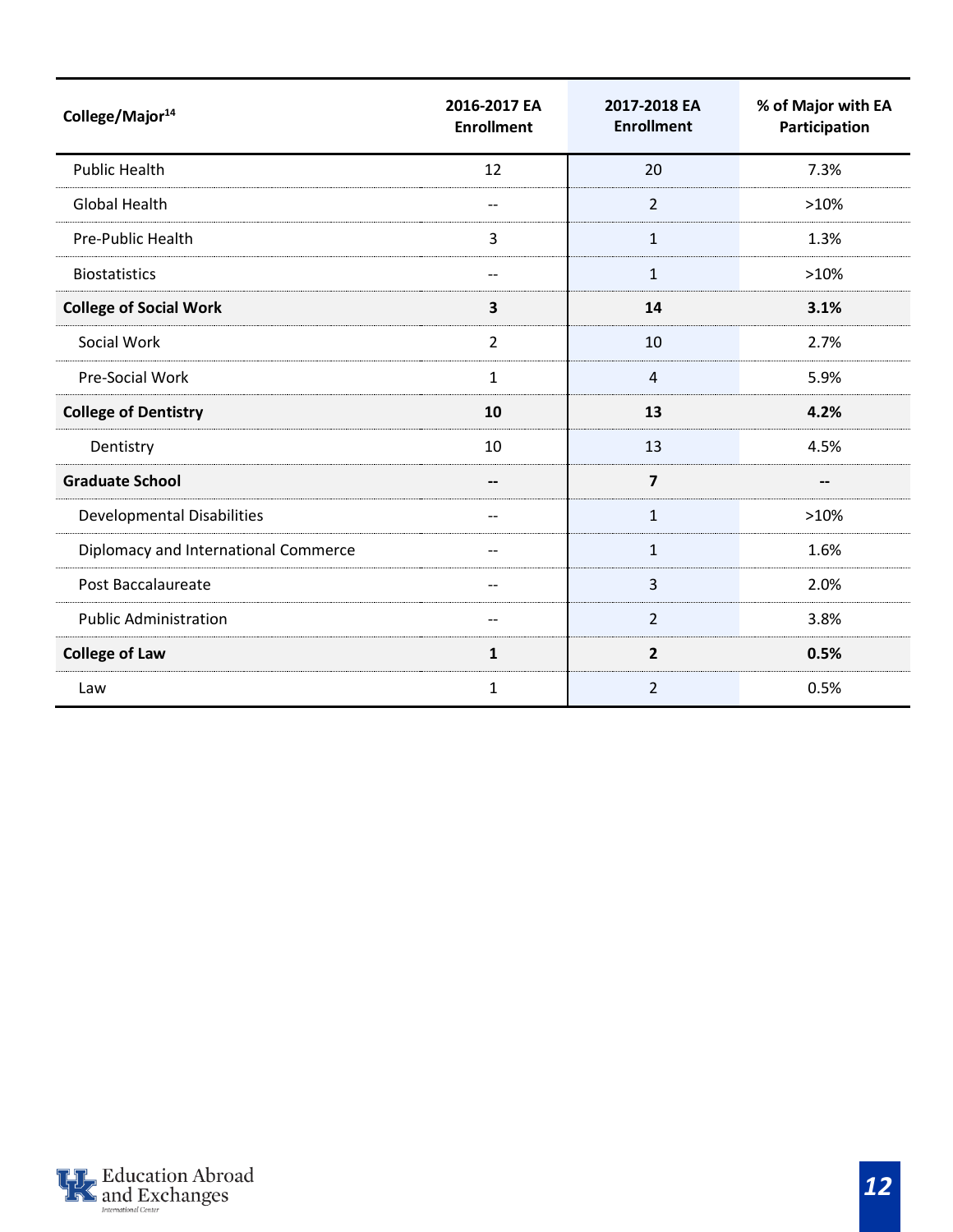# <span id="page-13-0"></span>**Geographic Profile**

#### <span id="page-13-1"></span>Leading Destination

|     | Country                      | 2016-2017<br><b>EA Enrollment</b> | 2017-2018<br><b>EA Enrollment<sup>15</sup></b> | Percentage of<br><b>Total Enrollment</b> | % Change |
|-----|------------------------------|-----------------------------------|------------------------------------------------|------------------------------------------|----------|
| 1.  | United Kingdom <sup>16</sup> | 163                               | 149                                            | 11.2%                                    | $-8.6%$  |
| 2.  | Spain                        | 154                               | 128                                            | 9.5%                                     | $-16.9%$ |
| 3.  | Ecuador                      | 109                               | 113                                            | 8.4%                                     | 3.7%     |
| 4.  | France                       | 71                                | 108                                            | 8.0%                                     | 52.1%    |
| 5.  | Germany                      | 83                                | 105                                            | 7.8%                                     | 26.5%    |
| 6.  | Italy                        | 96                                | 95                                             | 7.1%                                     | $-1.0%$  |
| 7.  | Australia                    | 27                                | 74                                             | 5.5%                                     | 174.1%   |
| 8.  | Costa Rica                   | 47                                | 56                                             | 4.2%                                     | 19.1%    |
| 9.  | Ireland                      | 53                                | 56                                             | 4.2%                                     | 5.7%     |
| 10. | South Africa                 | 29                                | 35                                             | 2.6%                                     | 20.7%    |
| 11. | China                        | 35                                | 32                                             | 2.4%                                     | $-8.6%$  |
| 12. | Japan                        | 33                                | 29                                             | 2.2%                                     | $-12.1%$ |
| 13. | Argentina                    | 30                                | 27                                             | 2.0%                                     | $-10.0%$ |
| 14. | Austria                      | 10                                | 25                                             | 1.9%                                     | 150.0%   |
| 15. | Netherlands                  | 20                                | 25                                             | 1.9%                                     | 25.0%    |

<sup>&</sup>lt;sup>16</sup> As reported in IIE Open Doors- England, Scotland, Wales and Northern Ireland are counted within United Kingdom.



 $\overline{\phantom{a}}$ 

<sup>&</sup>lt;sup>15</sup> Some programs have multiple destinations. For this section of the report, each country visited by such programs was counted separately.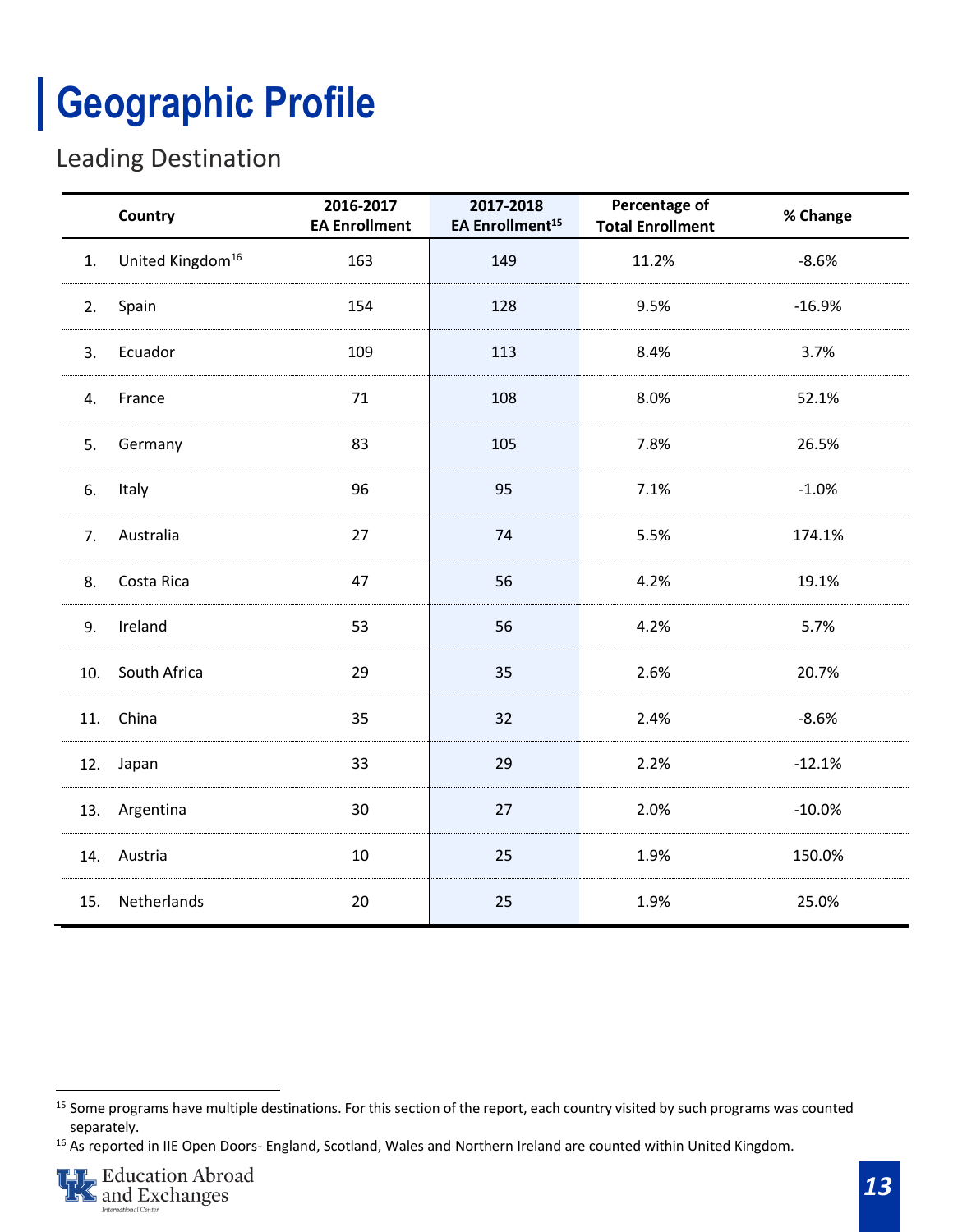# <span id="page-14-0"></span>Host Regions of UK Students

| <b>Geographical Regions</b>  | 2016-2017<br><b>EA Enrollment</b> | 2017-2018<br>Percentage of<br><b>EA Enrollment</b><br><b>EA Enrollment</b> |       | <b>National Averages</b><br>(IIE, 2015-2016) |  |
|------------------------------|-----------------------------------|----------------------------------------------------------------------------|-------|----------------------------------------------|--|
| Africa                       | 38                                | 47                                                                         | 4.0%  | 3.9%                                         |  |
| Asia                         | 100                               | 80<br>6.7%                                                                 |       | 11.1%                                        |  |
| Europe                       | 651                               | 710                                                                        | 59.7% |                                              |  |
| Latin America                | 260                               | 245                                                                        | 20.6% | 16.3%                                        |  |
| Middle East                  | 14                                | 9                                                                          | 0.8%  | 1.9%                                         |  |
| North America                | 15                                | 9                                                                          | 0.8%  | 0.5%                                         |  |
| Oceania                      | 34                                | 85                                                                         | 7.1%  | 4.2%                                         |  |
| <b>Multiple Destinations</b> | 5<br>$\overline{4}$               |                                                                            | 0.3%  | 7.6%                                         |  |
|                              | 1,117                             | 1,189                                                                      | 100%  | 100%                                         |  |

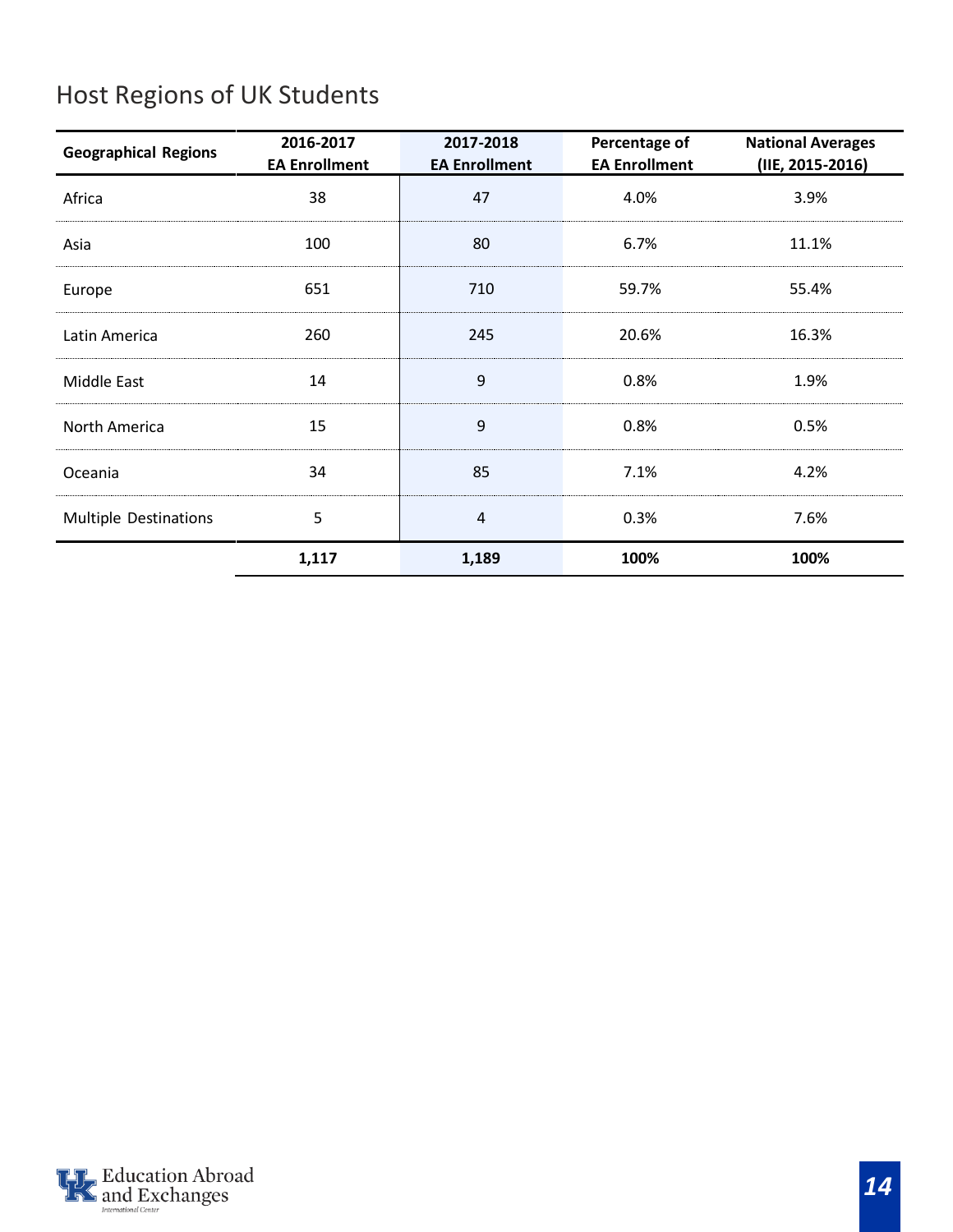# <span id="page-15-0"></span>**Student Profile**

# <span id="page-15-1"></span>Student Classification, at Time of Being Abroad

| <b>Student Classification<sup>17</sup></b> | 2016-2017<br><b>Enrollment</b> | Percentage of<br>2017-2018<br><b>EA Enrollment</b><br><b>Enrollment</b> |       | % Change  |  |
|--------------------------------------------|--------------------------------|-------------------------------------------------------------------------|-------|-----------|--|
| Freshman                                   | 10                             | 3<br>0.3%                                                               |       | $-70.0\%$ |  |
| Sophomore                                  | 121                            | 92                                                                      | 7.7%  | $-24.0%$  |  |
| Junior                                     | 365                            | 280                                                                     | 23.5% | $-23.3%$  |  |
| Senior                                     | 472                            | 621<br>52.2%                                                            |       | 31.6%     |  |
| Undergraduate-Non-Degree<br>Seeking        | 5                              | 4                                                                       | 0.3%  | $-20.0%$  |  |
| Graduate/Professional                      | 144                            | 189                                                                     | 15.9% | 31.3%     |  |
|                                            | 1,117                          | 1,189                                                                   | 100%  | 6.4%      |  |

## <span id="page-15-2"></span>Race/Ethnicity

| Race/Ethnicity                             | 2016-2017<br><b>Enrollment</b> | 2017-2018<br><b>Enrollment</b> | Percentage of EA<br><b>Enrollment</b> | Percentage of UK<br><b>Enrollment</b> | <b>National Avg.</b><br>(IIE, 2015-2016) |
|--------------------------------------------|--------------------------------|--------------------------------|---------------------------------------|---------------------------------------|------------------------------------------|
| Black/African-American                     | 62                             | 66                             | 5.6%                                  | 6.9%                                  | 5.9%                                     |
| Asian/Native Hawaiian/<br>Pacific Islander | 44                             | 48                             | 4.0%                                  | 3.3%                                  | 8.4%                                     |
| White / Caucasian                          | 865                            | 934                            | 78.6%                                 | 73.8%                                 | 71.6%                                    |
| Hispanic/Latino(a)                         | 71                             | 60                             | 5.0%                                  | 4.3%                                  | 9.7%                                     |
| Multiracial                                | 37                             | 43                             | 3.6%                                  | 3.1%                                  | 3.9%                                     |
| Native Amer./ Alaskan<br><b>Native</b>     | 4                              | $\overline{2}$                 | 0.2%                                  | 0.1%                                  | 0.5%                                     |
| Unreported/Declined to<br>respond          | 34                             | 36                             | 3.0%                                  | 5.3%                                  |                                          |
|                                            | 1,117                          | 1,189                          | 100%                                  | 100%                                  | 100%                                     |

<sup>17</sup> Students are classified by credit hours.

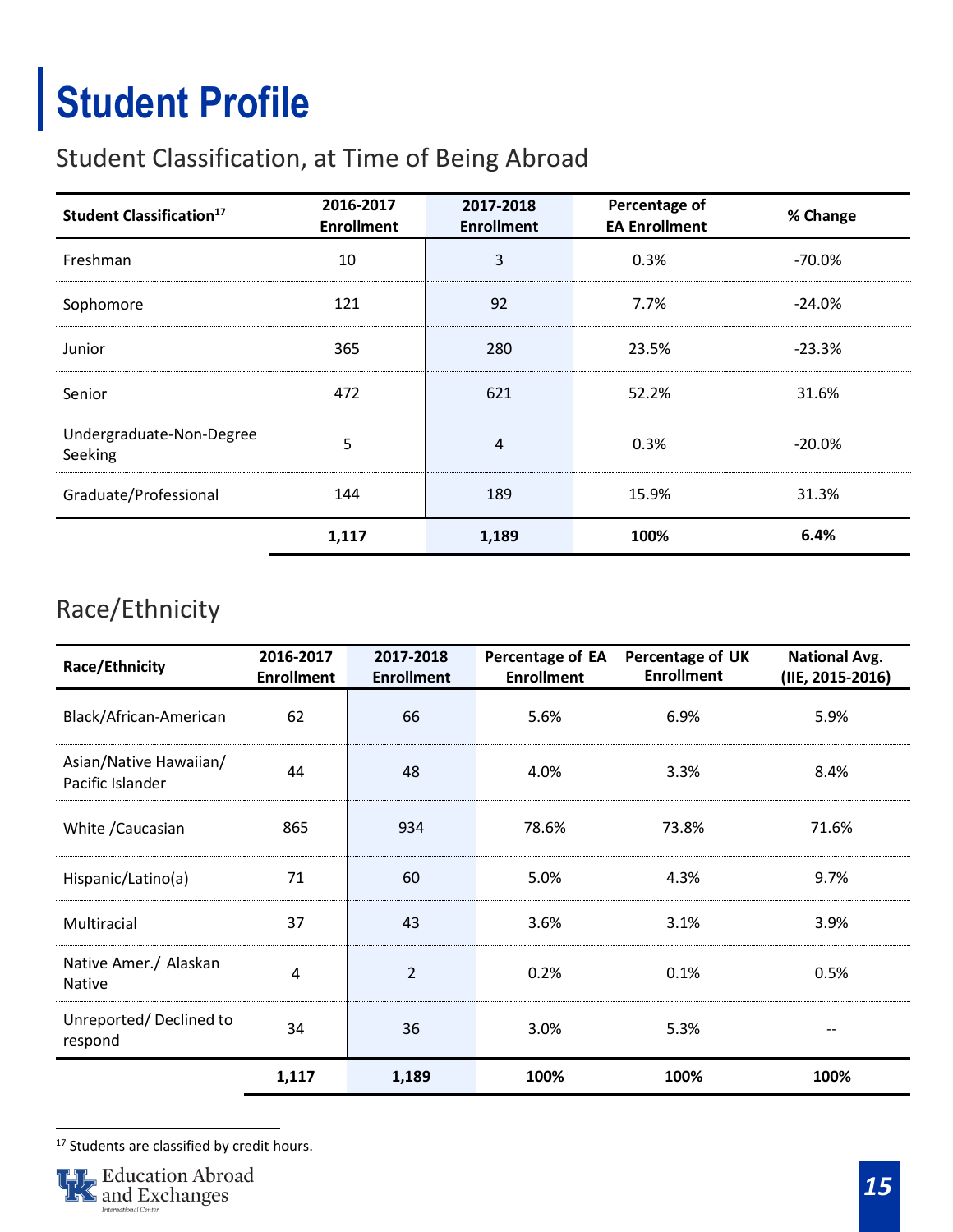## <span id="page-16-0"></span>Gender

| Gender | 2016-2017<br><b>Enrollment</b> | 2017-2018<br><b>Enrollment</b> | <b>Enrollment</b> | Percentage of EA Percentage of UK<br><b>Enrollment</b> | <b>National Avg.</b><br>(IIE, 2015-2016) |
|--------|--------------------------------|--------------------------------|-------------------|--------------------------------------------------------|------------------------------------------|
| Male   | 316                            | 308                            | 25.9%             | 45.5%                                                  | 33.5%                                    |
| Female | 801                            | 881                            | 74.1%             | 54.5%                                                  | 66.5%                                    |
|        | 1,117                          | 1,189                          | 100%              | 100%                                                   | 100%                                     |

# <span id="page-16-1"></span>Undergraduate vs. Graduate/Professional

| 2016-2017<br><b>Student Classification</b><br><b>EA Enrollment</b> |              | 2017-2018<br><b>EA Enrollment</b> | Percentage of EA<br><b>Enrollment</b> | Percentage of UK<br><b>Enrollment</b> |  |
|--------------------------------------------------------------------|--------------|-----------------------------------|---------------------------------------|---------------------------------------|--|
| Undergraduate                                                      | 973<br>1,000 |                                   | 84.1%                                 | 73.2%                                 |  |
| Graduate &<br>Professional                                         | 144          | 189                               | 15.9%                                 | 26.4%                                 |  |
|                                                                    | 1,117        | 1,189                             | 100%                                  | --                                    |  |

## <span id="page-16-2"></span>Residency Status

| <b>Residency Status</b> | 2016-2017<br><b>EA Enrollment</b> | 2017-2018<br><b>EA Enrollment</b> | Percentage of EA<br><b>Enrollment</b> | Percentage of UK<br><b>Enrollment</b> |
|-------------------------|-----------------------------------|-----------------------------------|---------------------------------------|---------------------------------------|
| 719<br>697<br>In-State  |                                   |                                   | 60.5%                                 | 66.7%                                 |
| Out-of-State            | 420                               | 470                               | 39.5%                                 | 33.3%                                 |
|                         | 1,117                             | 1,189                             | 100%                                  | 100%                                  |

# <span id="page-16-3"></span>Students with Disabilities

| <b>Student Classification</b> | 2016-2017<br><b>EA Enrollment</b> | 2017-2018<br><b>EA Enrollment</b> | Percentage of EA<br><b>Enrollment</b> | <b>National Avg.</b><br>(IIE, 2015-2016) |
|-------------------------------|-----------------------------------|-----------------------------------|---------------------------------------|------------------------------------------|
| <b>Disabled</b><br>86         |                                   | Data not available                | Data not available                    | 8.8%                                     |
| Non-Disabled                  | Data not available<br>1,031       |                                   | Data not available                    | 91.2%                                    |
|                               | 1,117                             | 1,189                             | 100%                                  | 100%                                     |

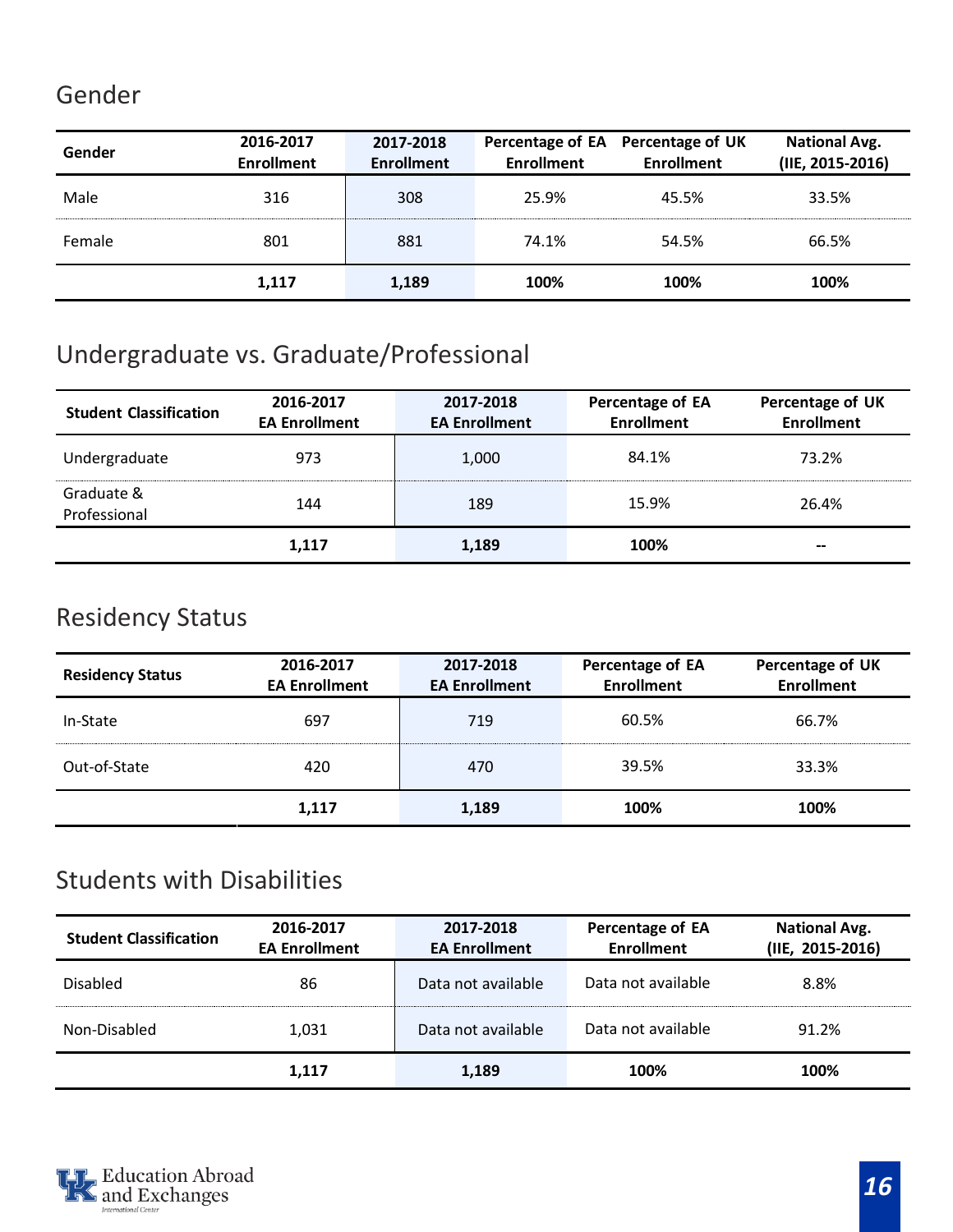## <span id="page-17-0"></span>Undergraduate First Generation Status

| <b>First-Generation Status</b> | 2016-2017<br><b>Undergraduate EA</b><br><b>Enrollment</b> | Percentage of<br>2017-2018<br><b>Undergraduate EA</b><br><b>Undergraduate EA</b><br><b>Enrollment</b><br><b>Enrollment</b> |       | Percentage of<br><b>Undergraduate UK</b><br>Enrollment <sup>18</sup> |  |
|--------------------------------|-----------------------------------------------------------|----------------------------------------------------------------------------------------------------------------------------|-------|----------------------------------------------------------------------|--|
| First-Generation               | 92                                                        | 105                                                                                                                        | 10.5% | 18.4%                                                                |  |
| Not First-Generation           | 881                                                       | 895                                                                                                                        | 89.5% | 81.6%                                                                |  |
|                                | 973                                                       | 1,000                                                                                                                      | 100%  | 100%                                                                 |  |

#### <span id="page-17-1"></span>Pell Grant Recipient

| <b>Student Classification</b> | 2016-2017<br><b>EA Enrollment</b> | 2017-2018<br><b>EA Enrollment</b> | Percentage of EA<br><b>Enrollment</b> | Percentage of UK<br><b>Enrollment</b> |
|-------------------------------|-----------------------------------|-----------------------------------|---------------------------------------|---------------------------------------|
| Pell Grant Recipient          | 114<br>131                        |                                   | 9.6%                                  | Data not yet available                |
| Non-Pell Grant<br>Recipient   | 986                               | 1,075                             | 90.4%                                 | Data not yet available                |
|                               | 1,117                             | 1,189                             | 100%                                  | 100%                                  |

# <span id="page-17-2"></span>Undergraduate Transfer Student

| <b>Student Classification</b> | 2016-2017<br><b>Undergraduate EA</b><br><b>Enrollment</b> | Percentage of<br>2017-2018<br><b>Undergraduate EA</b><br><b>Undergraduate EA</b><br><b>Enrollment</b><br><b>Enrollment</b> |       | Percentage of<br><b>Undergraduate UK</b><br><b>Enrollment</b> |  |
|-------------------------------|-----------------------------------------------------------|----------------------------------------------------------------------------------------------------------------------------|-------|---------------------------------------------------------------|--|
| <b>Transfer Student</b>       | 81                                                        | 82                                                                                                                         | 8.2%  | 4.3%                                                          |  |
| Non-Transfer Student          | 892                                                       | 918                                                                                                                        | 91.8% | 95.7%                                                         |  |
|                               | 973                                                       | 1,000                                                                                                                      | 100%  | 100%                                                          |  |

<sup>&</sup>lt;sup>18</sup> This data represents the proportion of undergraduate First-Generation students among all undergraduates at UK.

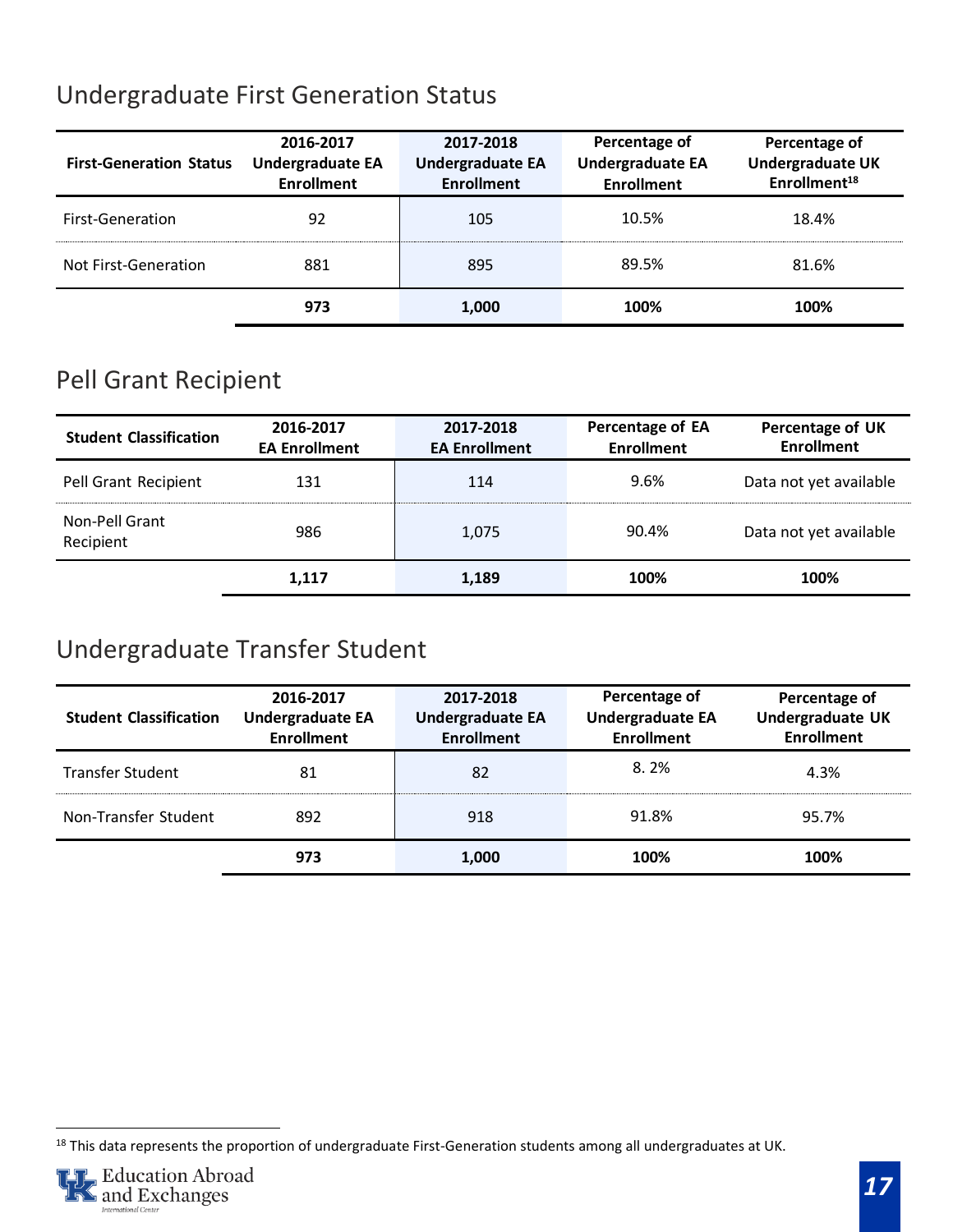# <span id="page-18-0"></span>**Benchmark Comparisons**

# <span id="page-18-1"></span>Benchmark Institutions<sup>19</sup>, Open Doors 2015-2016

| 2017 Nat.<br>Rank | Institution                                   | <b>Student Body</b><br><b>Population</b> | <b>EA Enrollment</b><br>2014-2015 | <b>EA Enrollment</b><br>2015-2016 | Change in<br>enrollment<br>percentage |
|-------------------|-----------------------------------------------|------------------------------------------|-----------------------------------|-----------------------------------|---------------------------------------|
| 5                 | <b>Ohio State University</b>                  | 66,444                                   | 2,603                             | 2,886                             | 10.9%                                 |
| 6                 | University of Michigan - Ann Arbor            | 44,718                                   | 2,714                             | 2,801                             | 3.2%                                  |
| 9                 | University of Minnesota - Twin Cities         | 51,147                                   | 2,705                             | 2,490                             | $-7.9%$                               |
| 10                | Michigan State University                     | 50,344                                   | 2,668                             | 2,391                             | $-10.4%$                              |
| 14                | University of Wisconsin - Madison             | 43,820                                   | 2,152                             | 2,244                             | 4.3%                                  |
| 17                | University of North Carolina - Chapel<br>Hill | 29,469                                   | 2,068                             | 2,124                             | 2.7%                                  |
| 19                | University of Florida                         | 54,854                                   | 2,286                             | 2,038                             | $-10.8%$                              |
| 40                | University of Missouri - Columbia             | 32,777                                   | 1,412                             | 1,566                             | 10.9%                                 |
| 47                | University of Arizona                         | 43,625                                   | 1,411                             | 1,350                             | $-4.3%$                               |
| 50                | University of California - Davis              | 36,460                                   | 1,454                             | 1,309                             | $-10.0%$                              |
| 57                | University of Kentucky                        | 30,761                                   | 1,041                             | 1,151                             | 10.6%                                 |
| 69                | University of Iowa                            | 33,334                                   | 1,278                             | 1,044                             | $-18.3%$                              |

<sup>&</sup>lt;sup>19</sup> These Benchmark institutions were chosen by a University Review Committee convened by President Eli Capilouto. The Committee was comprised of both academic and administrative representatives with a collective institutional knowledge spanning several strategic planning efforts.



 $\overline{\phantom{a}}$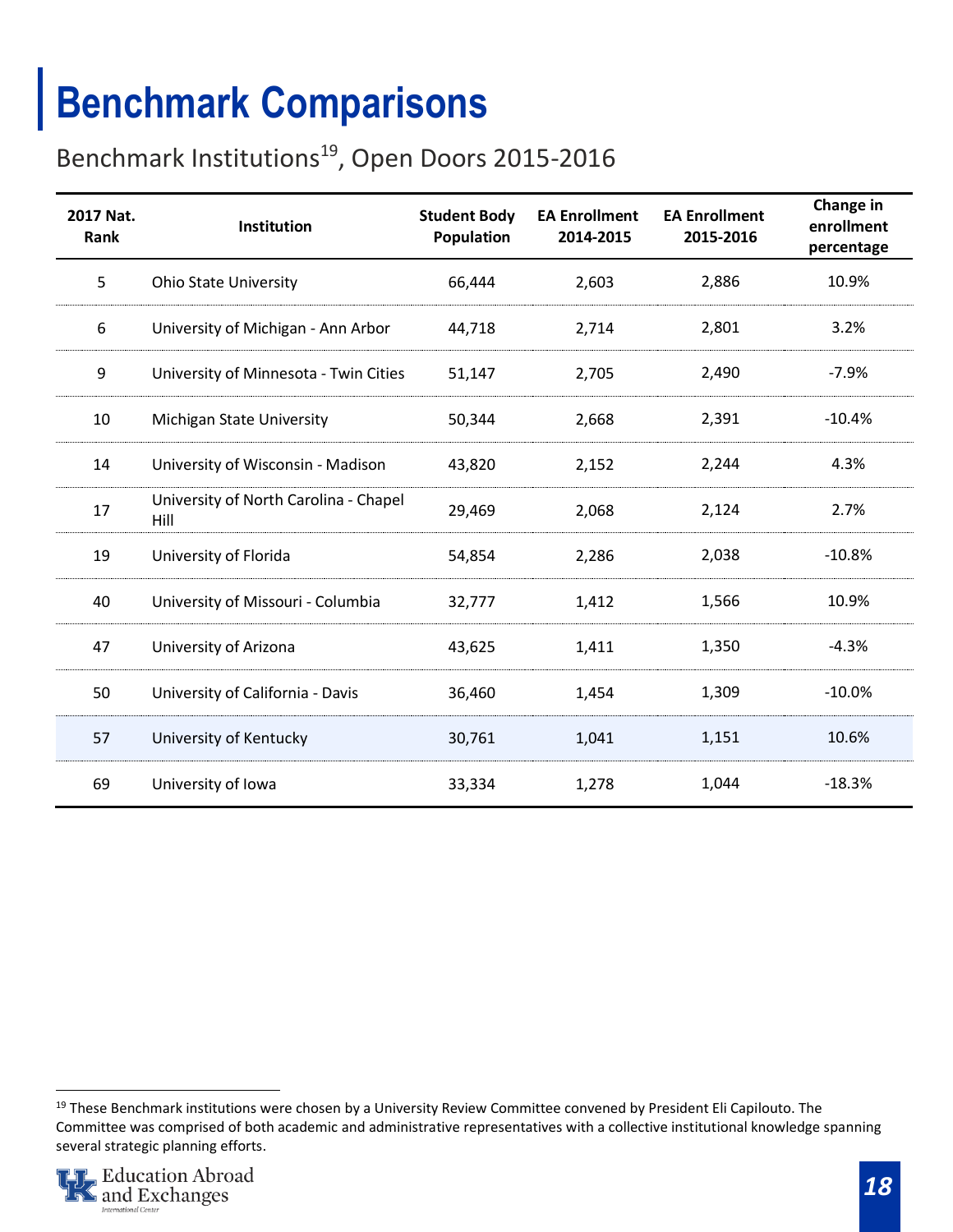# <span id="page-19-0"></span>Southeastern Conference Institutions, Open Doors 2015-2016

| 2017 Nat.<br>Rank | Institution                                | <b>Student Body</b><br><b>Population</b> | <b>EA Enrollment</b><br>2014-2015 | <b>EA Enrollment</b><br>2015-2016 | Change in<br>enrollment<br>percentage |
|-------------------|--------------------------------------------|------------------------------------------|-----------------------------------|-----------------------------------|---------------------------------------|
| $\overline{2}$    | Texas A&M University - College<br>Station  | 63,287                                   | 3,219                             | 3,683                             | 14.4%                                 |
| 13                | University of Georgia                      | 37,606                                   | 2,237                             | 2,248                             | 0.5%                                  |
| 19                | University of Florida                      | 54,854                                   | 2,286                             | 2,038                             | $-10.8%$                              |
| 34                | University of South Carolina -<br>Columbia | 34,731                                   | 1,698                             | 1,713                             | 0.9%                                  |
| 40                | University of Missouri - Columbia          | 32,777                                   | 1,412                             | 1,566                             | 10.9%                                 |
| 56                | University of Alabama - Tuscaloosa         | 38,563                                   | 1,063                             | 1,172                             | 10.3%                                 |
| 57                | University of Kentucky                     | 30,761                                   | 1,041                             | 1,151                             | 10.6%                                 |
| 64                | <b>Auburn University</b>                   | 27,287                                   | 987                               | 1,114                             | 12.9%                                 |
| 68                | University of Tennessee - Knoxville        | 28,052                                   | 1,017                             | 1,048                             | 3.0%                                  |
| 87                | University of Arkansas - Fayetteville      | 27,194                                   | 842                               | 887                               | 5.3%                                  |
| 107               | Vanderbilt University                      | 12,686                                   | 735                               | 720                               | $-2.0%$                               |
| 133               | University of Mississippi                  | 24,250                                   | 610                               | 615                               | 0.8%                                  |
| 138               | Louisiana State University                 | 31,527                                   | 616                               | 590                               | $-4.2%$                               |
| 245               | Mississippi State University               | 21,622                                   | 288                               | 354                               | 22.9%                                 |